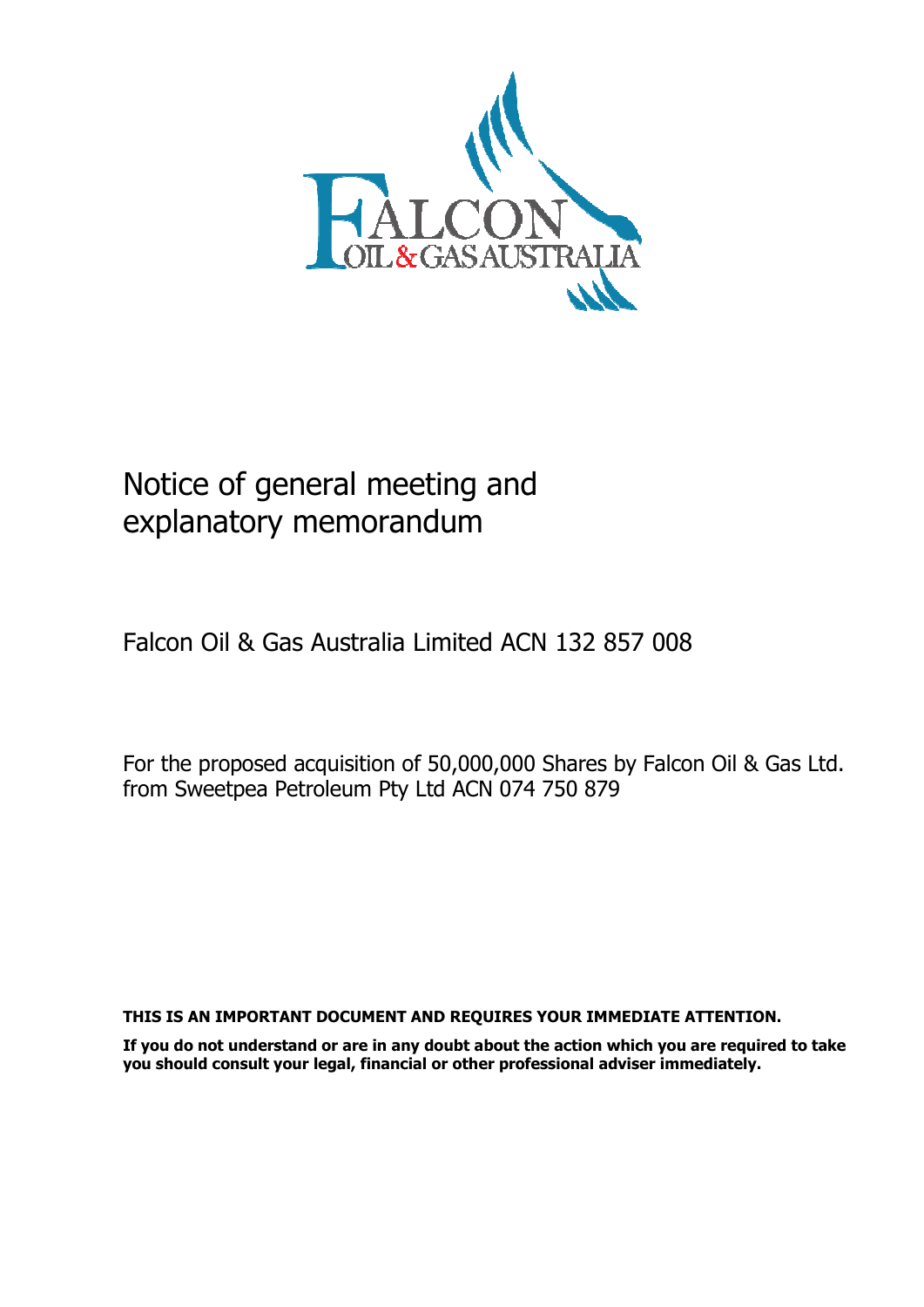# Table of contents

| Independent Expert's Report | 19 |
|-----------------------------|----|

# Important dates

| Last time for receipt of proxy forms for the General Meeting | 11:00am Monday, 8 July 2013     |
|--------------------------------------------------------------|---------------------------------|
| General Meeting                                              | 11:00am Wednesday, 10 July 2013 |

\*These dates are indicative only and are subject to change.

# Important Notices

Capitalised terms have the meaning given to them in the glossary of the Explanatory Memorandum (section 11).

The Board comprises Messrs O'Quigley (Chairman), Craven, Oring, Livesley, Carroll and Akhmerov. Mr O'Quigley is the Chief Executive Officer and a director of Falcon Oil & Gas Ltd. (**Falcon Canada**). Messrs Craven and Akhmerov are also directors of Falcon Canada. Mr Oring is a director of Sweetpea Petroleum and the Chief Executive Officer and President of PetroHunter Energy Corporation, Sweetpea Petroleum's ultimate holding company. Given Falcon Canada's interest in the Company as its largest Shareholder and in the Proposed Acquisition, Falcon Canada has provided content for this Notice of Meeting. However, to manage any conflict of interest, or perception of such a conflict, Messrs Livesley and Carroll (respectively, the legal adviser and country manager of the Company) have formed a sub-committee of the Board to approve dispatch of the Notice of Meeting and consider other potential issues of conflict in relation to the Proposed Acquisition, if any such conflict was to arise. In particular, the subcommittee of the Board considered the position of each other Director and determined, given the disclosure of their interests in the Proposed Acquisition, it appropriate that each Director express a recommendation in respect of how Shareholders vote at the General Meeting. Please refer to section 6 in the Explanatory Memorandum for further information.

ASIC takes no responsibility for the contents of the Explanatory Memorandum.

The Explanatory Memorandum does not take into account individual investment objectives, financial situation or particular needs. Shareholders are advised to obtain independent financial, investment, legal and taxation advice before deciding whether to vote in favour of the Resolution.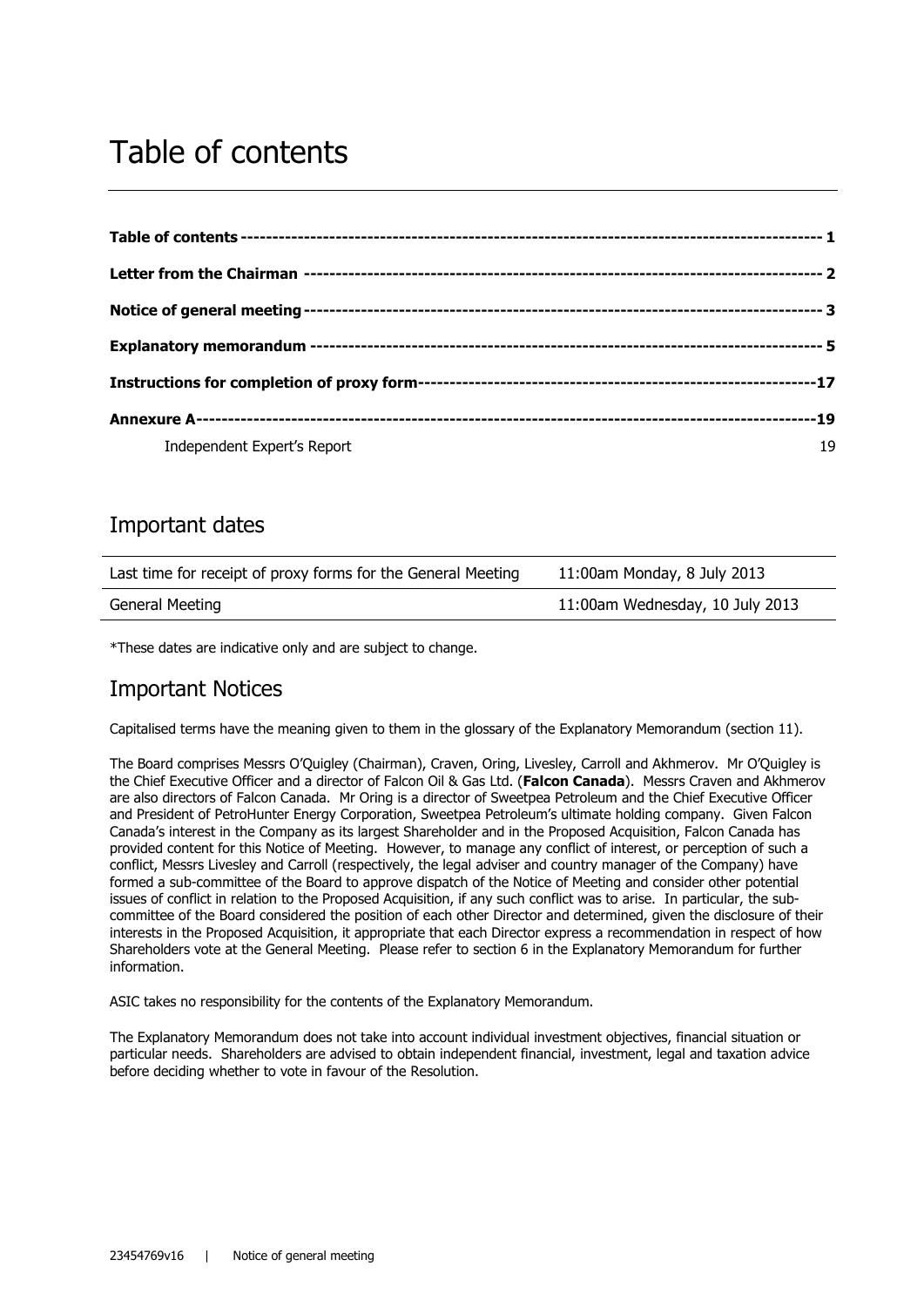7 June 2013

Dear Shareholder

#### **Proposed acquisition of 50,000,000 shares in the Company by Falcon Oil & Gas Ltd.**

The board of Falcon Oil & Gas Australia Limited (**Falcon Australia** or **Company**) (**Board**) has convened a general meeting of Shareholders to be held on 10 July 2013. At that meeting, Shareholder approval will be sought for the acquisition of 50,000,000 fully paid ordinary shares in the Company by Falcon Oil & Gas Ltd., a company registered in British Columbia, Canada and listed on the Toronto (TSXV), London (AIM) and Dublin (ESM) stock exchanges (**Falcon Canada**) from Sweetpea Petroleum Pty Ltd ACN 074 750 879 (**Sweetpea Petroleum**), a wholly-owned subsidiary of PetroHunter Energy Corporation (**Proposed Acquisition**).

Falcon Canada is the majority shareholder of the Company, currently holding 72.7% of the ordinary shares in the Company. The Proposed Acquisition will increase Falcon Canada's interest in the Company to 96.9%. Falcon Canada has advised the Company that, following the Proposed Acquisition, it does not intend to exercise its right to compulsorily acquire the remaining 3.1% pursuant to the general compulsory acquisition right in the Corporations Act. However, Falcon Canada reserves the right to make offers to acquire certain of the Shareholders shares in the future, including by private treaty, scheme of arrangement or takeover bid (refer to section 4.2 of the Explanatory Memorandum).

A summary of the key terms of the Proposed Acquisition is set out in the Explanatory Memorandum.

An Independent Expert's Report which outlines the advantages and disadvantages of the Proposed Acquisition is attached as Annexure 1 to the Explanatory Memorandum. The Independent Expert has concluded that the advantages of the Proposed Acquisition outweigh the disadvantages for the non-associated Shareholders of the Company.

The Directors recommend that you vote in favour of the Proposed Acquisition at the General Meeting, for the reasons set out in the Explanatory Memorandum. In relation to that recommendation, the Board refers you to the description of the interests of the Directors set out in section 6 of the Explanatory Memorandum accompanying this Notice of Meeting. The Directors further note that none of Falcon Canada, Sweetpea Petroleum or any of their associates will vote on the Proposed Acquisition.

Yours faithfully

**Philip O'Quigley Chairman**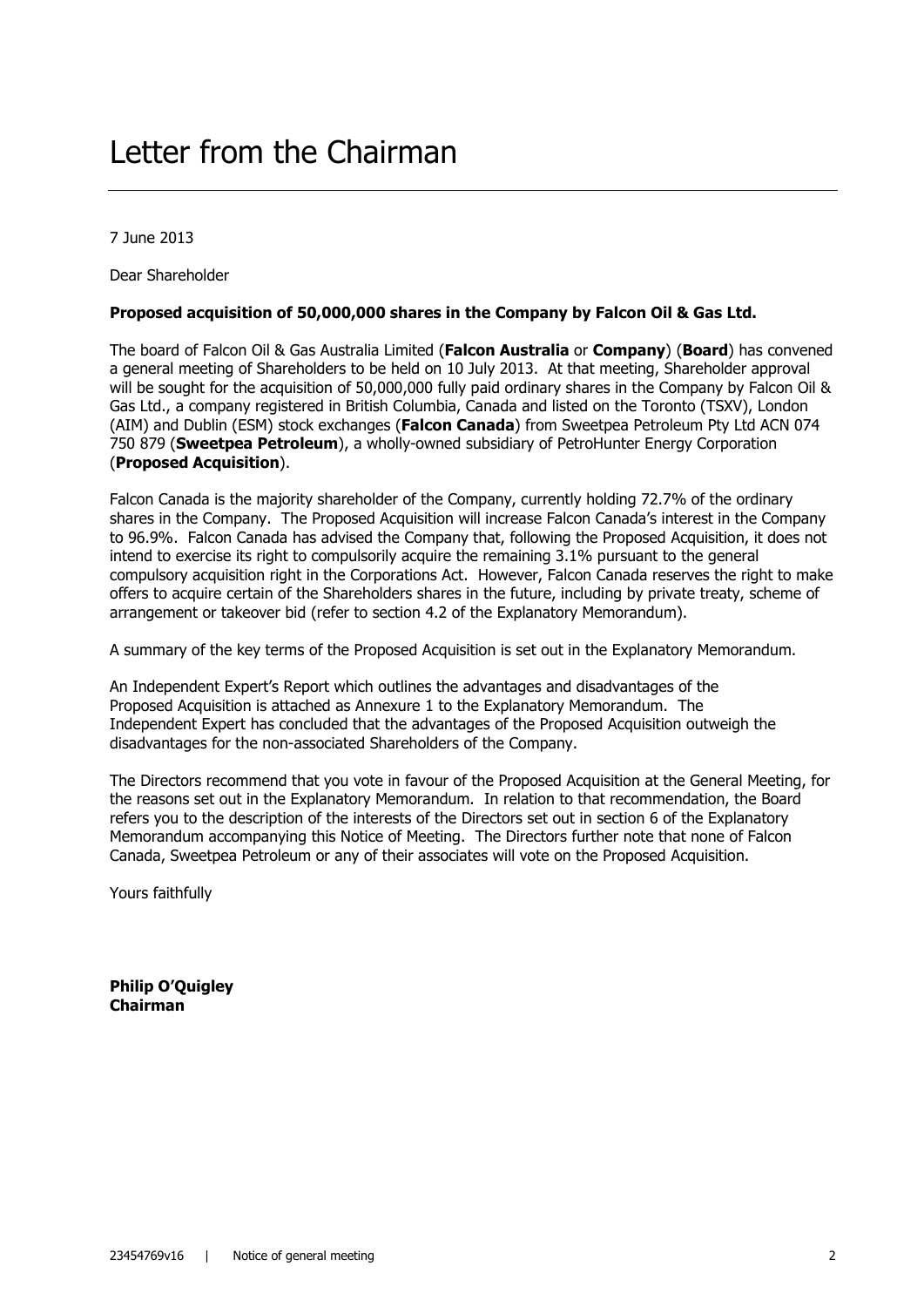

# Notice of general meeting

Falcon Oil & Gas Australia Limited ACN 132 857 008

Notice is given that a general meeting of Falcon Oil & Gas Australia Limited (**Company**) will be held at:

| Location    | McCullough Robertson Lawyers, Level 16, 55 Hunter Street, Sydney NSW 2000 |
|-------------|---------------------------------------------------------------------------|
| <b>Date</b> | Wednesday, 10 July 2013                                                   |
| <b>Time</b> | 11:00am                                                                   |

## **Special Business**

#### **Resolution - Approval of acquisition**

To consider and if in favour pass the following resolution as an ordinary resolution.

'That for the purposes of item 7 of section 611 of the Corporations Act and for all other purposes, Shareholders approve the acquisition by Falcon Oil & Gas Ltd. of 50,000,000 fully paid ordinary shares in the Company from Sweetpea Petroleum Pty Ltd in accordance with the details set out in the Explanatory Memorandum'.

## **Explanatory notes**

Shareholders should refer to the Explanatory Memorandum.

# **Interpretation**

Capitalised terms have the meaning given to them in the glossary of the Explanatory Memorandum (section 11).

## **Voting**

In accordance with item 7 section 611 Corporations Act, no votes may be cast on the Resolution by Falcon Oil & Gas Ltd. Sweetpea Petroleum Pty Ltd or any of their associates and any votes cast by such person will be disregarded. However, the Company need not disregard a vote if:

- (a) it is cast by a person as proxy for a person who is entitled to vote, under the directions on the proxy voting form; or
- (b) it is cast by the person chairing the General Meeting as proxy for a person who is entitled to vote, under a direction on the proxy form to vote as the proxy decides.

#### **Voting by proxy**

- (a) A Shareholder entitled to attend and vote at the General Meeting is entitled to appoint a proxy.
- (b) A proxy need not be a Shareholder of the Company. A Shareholder who is entitled to cast two or more votes may appoint two proxies and may specify the proportion or number of votes each proxy is appointed to exercise.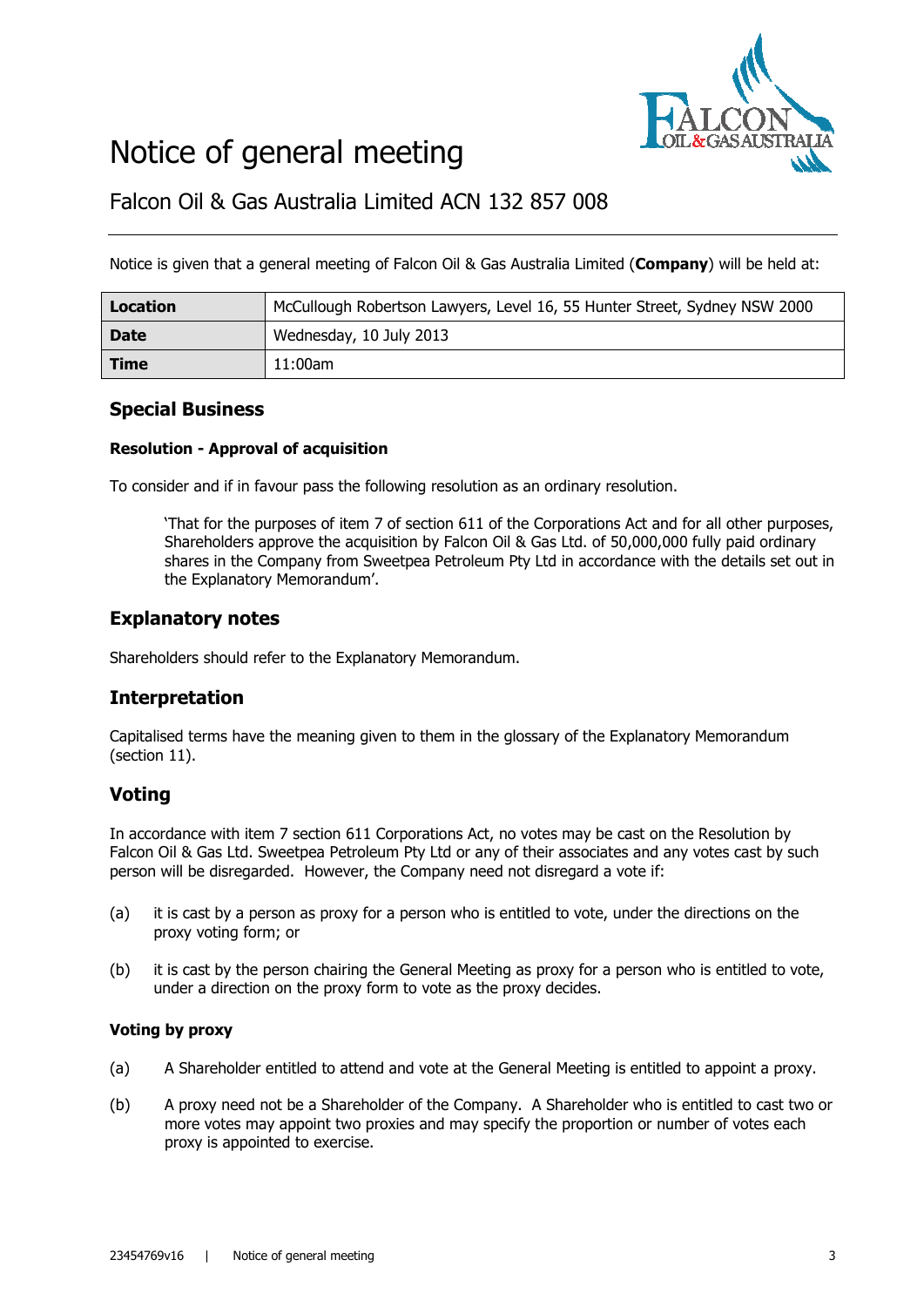- (c) If you wish to appoint a proxy and are entitled to do so, then complete and return the **attached** proxy form.
- (d) A corporation may elect to appoint a representative in accordance with the Corporations Act in which case the Company will require written proof of the representative's appointment which must be lodged with or presented to the Company before the General Meeting.
- (e) If you have any queries on how to cast your votes, please contact Stephen Peterson on +61 419 238 506 or speterson@falconoilandgas.com.

Dated 7 June 2013

By order of the Board

Stephen Peterson Company Secretary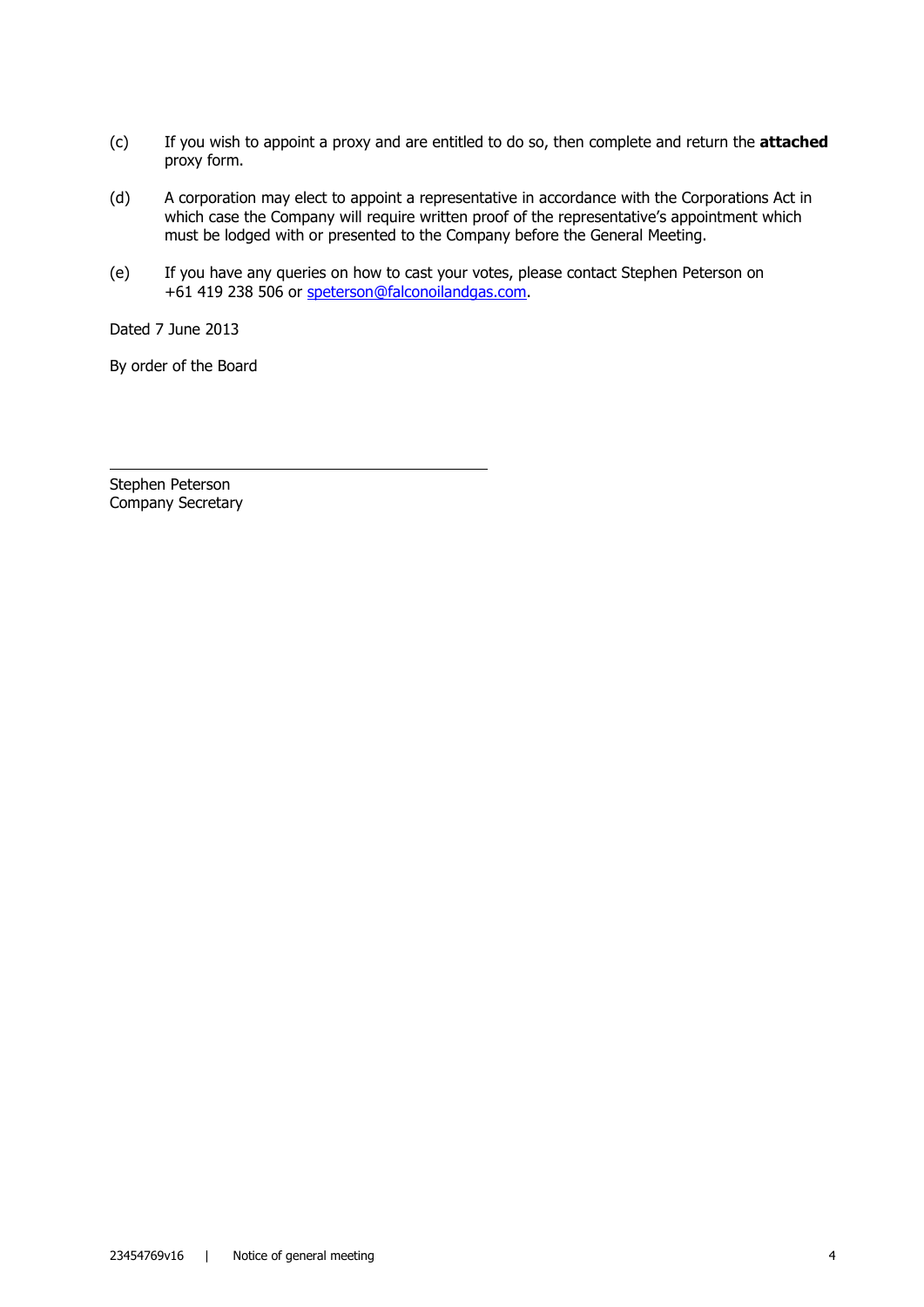

# Explanatory memorandum

Falcon Oil & Gas Australia Limited ACN 132 857 008

# **1 Proposed acquisition**

- 1.1 Sweetpea Petroleum Pty Ltd ACN 074 750 879 (**Sweetpea Petroleum**) holds 50,000,000 fully paid ordinary shares in the Company equal to 24.2% of the issued capital of the Company.
- 1.2 Falcon Oil & Gas Ltd. (**Falcon Canada**) is the majority shareholder in the Company and holds 150,000,000 fully paid ordinary shares in the Company equal to 72.7% of the issued capital of the Company.
- 1.3 Falcon Canada has entered into a share sale agreement with Sweetpea Petroleum (**Share Sale Agreement**), under the terms of which Sweetpea Petroleum agrees to sell and Falcon Canada agrees to buy 50,000,000 fully paid ordinary shares in the Company (**Sale Shares**) (**Proposed Acquisition**).
- 1.4 The key terms of the Share Sale Agreement are as follows:
	- (a) Completion is conditional upon:
		- (i) the requisite majority of the Company's shareholders (**Shareholders**) approving the Proposed Acquisition by passing the Resolution, in accordance with item 7 of section 611 Corporations Act (as set out in section 2 below);
		- (ii) no warranty of Sweetpea Petroleum being incorrect in any material particular; and
		- (iii) the TSX Venture Exchange having issued a conditional approval letter that authorises completion of the Proposed Acquisition<sup>1</sup>.
	- (b) The consideration for the Sale Shares is:
		- (i) USD 3,000,000; and
		- (ii) the issue of 97,860,000 fully paid ordinary shares in the capital of Falcon Canada (**Falcon Shares**).
	- (c) The Falcon Shares issued as consideration will be will held in escrow in accordance with the terms of an escrow deed between Falcon Canada, Sweetpea Petroleum and the escrow agent and will be released in tranches over three years, commencing from the date of completion of the Proposed Acquisition with 15% of the Falcon Shares eligible to be released during the relevant year. At the end of the third year following completion of the Proposed Acquisition, all remaining Falcon Shares will be released from escrow.
	- (d) The terms of the subscription of the Falcon Shares by Sweetpea Petroleum is contained in a subscription letter entered into by Falcon Canada and Sweetpea Petroleum.

<sup>-</sup> $<sup>1</sup>$  Conditional approval from the TSX Venture Exchange was received on 4 June 2013.</sup>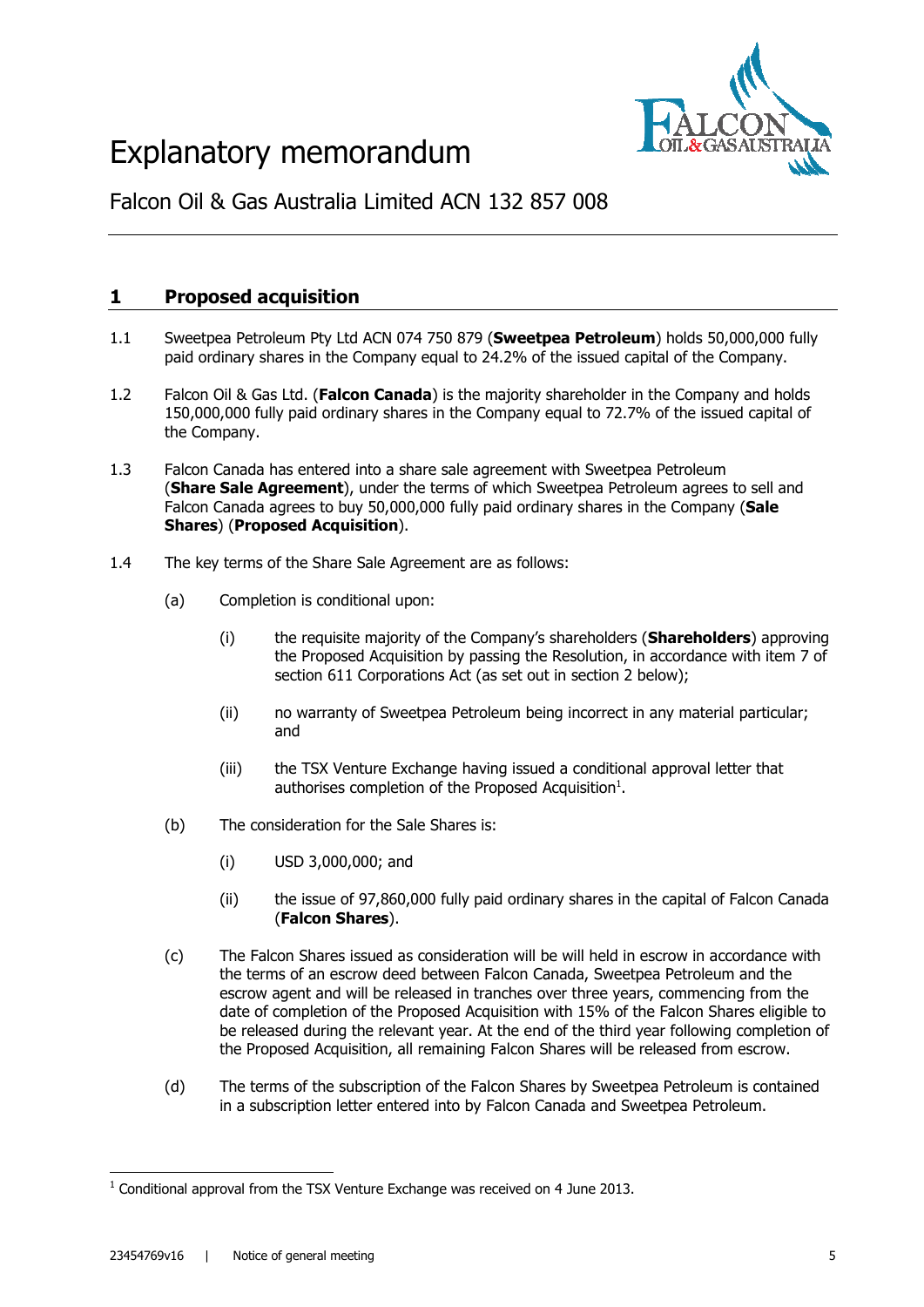- (e) Sweetpea Petroleum has provided the following warranties to Falcon Canada at the date of the Share Sale Agreement and at completion:
	- (i) the Sale Shares are fully paid up and, to the knowledge of Sweetpea Petroleum, have been properly and validly allotted and issued;
	- (ii) Sweetpea Petroleum is the sole legal and beneficial owner and registered holder of each Sale Share, free from any encumbrance;
	- (iii) Sweetpea Petroleum has complete and unrestricted power and authority to transfer full legal and beneficial ownership of the Sale Shares to Falcon Canada on completion;
	- (iv) there is no agreement, arrangement or understanding, or issued security, which gives or may give any person a right in respect of any transfer of the Sale Shares; and
	- (v) that Sweetpea Petroleum is not affected by an insolvency event.
- (f) At completion of the Proposed Acquisition, Martin Oring will resign as a Director. Mr Oring will not receive any retirement or termination benefits as a result of his resignation.

## **2 Resolution - Approval under item 7 of section 611 Corporations Act**

- 2.1 Section 606(1) of the Corporations Act prohibits a person from acquiring a relevant interest in issued voting shares in a listed company or an unlisted company with more than 50 members if, as a result of the acquisition, any person's voting power in the company would increase:
	- (a) from 20% or below to more than 20%; or
	- (b) from a starting point that is above 20% and below 90%.
- 2.2 A person's voting power is essentially the total number of votes attached to shares in which that person and its associates have a relevant interest.
- 2.3 The table below shows Falcon Canada's current voting power and the maximum possible voting power that it will have after the Proposed Acquisition:

| <b>Circumstance</b>                            | <b>Shares in</b><br>which Falcon<br>Canada and<br>its<br>associates<br>have a<br>relevant<br>interest | <b>Total</b><br><b>Shares</b><br>on issue | <b>Falcon</b><br>Canada's<br><b>Voting Power</b> | Increase in<br><b>Falcon Canada's</b><br><b>Voting Power</b> |
|------------------------------------------------|-------------------------------------------------------------------------------------------------------|-------------------------------------------|--------------------------------------------------|--------------------------------------------------------------|
| As at the date<br>of this Notice<br>of Meeting | 150,000,000                                                                                           | 206,393,237                               | 72.7%                                            | N/A                                                          |
| After the<br>Proposed<br>Acquisition           | 200,000,000                                                                                           | 206,393,237                               | 96.9%                                            | 24.2%                                                        |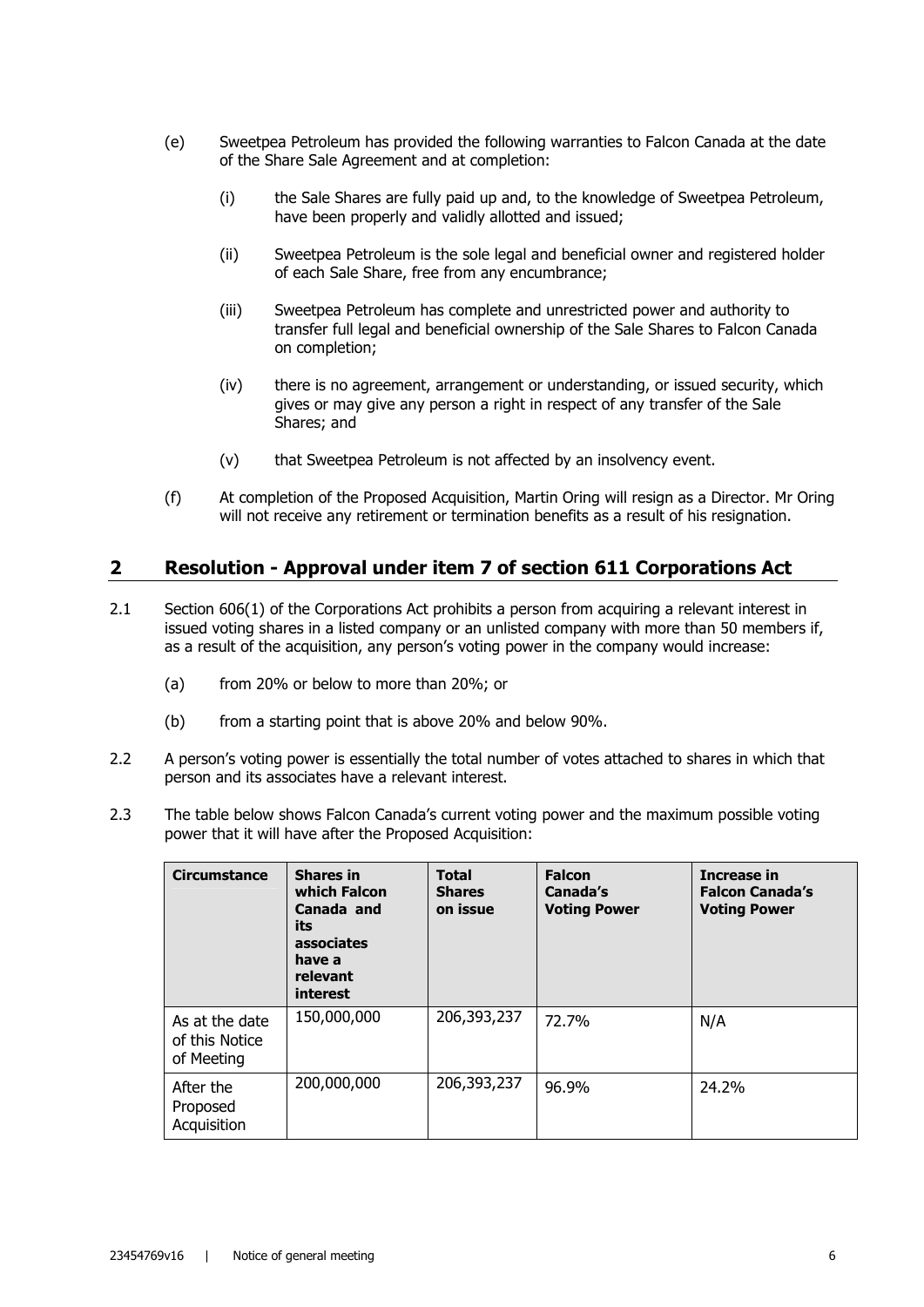- 2.4 As set out in the table above, the Proposed Acquisition would result in Falcon Canada's voting power in the Company increasing from a starting point that is above 20%, which is prohibited under section 606(1) of the Corporations Act.
- 2.5 Item 7 of section 611 of the Corporations Act provides an exception which enables a person to increase their voting power from a starting point that is above 20% and below 90%, namely where the non-associated Shareholders at a general meeting approve the acquisition of the relevant interest in the shares.
- 2.6 Accordingly, completion of the Proposed Acquisition is conditional upon the requisite majority of the Shareholders approving the acquisition of the Sale Shares by Falcon Canada. The Company is seeking that approval by way of the Resolution.

# **3 Information about Falcon Oil & Gas Ltd.**

- 3.1 Falcon Canada is an international oil and gas company engaged in the acquisition, exploration and development of unconventional and conventional oil and gas assets. Falcon Canada's interests are located in various jurisdictions characterised by a high regional demand for energy and closeness to existing infrastructure allowing rapid delivery of oil and gas to market. In each territory in which it operates, Falcon Canada is partnered with large, credible multinational energy companies.
- 3.2 Falcon Canada's strategy is to leverage its expertise in the unconventional oil and gas industry to acquire interests in licences covering large acreages of land and to build on its internationally diversified portfolio of unconventional assets and interests, which are located in countries that the board of directors of Falcon Canada believes support the exploitation of unconventional oil and gas.
- 3.3 Falcon Canada seeks to add value to its assets by entering into farm-out arrangements with major oil and gas companies that will fully or partially carry Falcon Canada through seismic and drilling programmes.
- 3.4 Falcon Canada's principal interests are located in two major underexplored basins in Australia and South Africa and in Hungary (as detailed in Figure 1 below), covering approximately 14.75 million gross acres in total:
	- (a) **Beetaloo Basin, Northern Territory, Australia**: Falcon Australia is the registered holder of four exploration permits, comprising approximately 7 million acres (approximately 28,000 km<sup>2</sup>) in the Beetaloo Basin, Northern Territory, Australia. The Beetaloo Basin is located 600 kilometres south of Darwin close to infrastructure including a highway, two pipelines and a railway, offering transport options to the Australian market and beyond via the existing and proposed LNG capacity in Darwin. The Beetaloo Basin is a Proterozoic and Cambrian tight oil and gas basin. In its entirety, the Beetaloo Basin covers approximately 8.7 million acres (approximately 35,260  $km^2$ ) and is a relatively underexplored onshore exploration basin with, as far as Falcon Canada is aware, 11 exploration wells drilled in the Beetaloo Basin to date. The area is remote and sparsely populated and the board of Falcon Canada believes that it is well suited for oil and gas projects. Further information is set out in section 8 below.
	- (b) **Karoo Basin, South Africa:** Falcon Canada holds a Technical Co-operation permit covering an area of approximately 7.5 million acres (approximately 30,327  $km^2$ ), in the southwest Karoo Basin, South Africa, which grants Falcon Canada exclusive rights to apply for an exploration right over the underlying acreage. The Karoo Basin is approximately 173 million acres (approximately 700,000  $km^2$ ) in size located in central and southern South Africa and contains thick, organic rich shales such as the Permian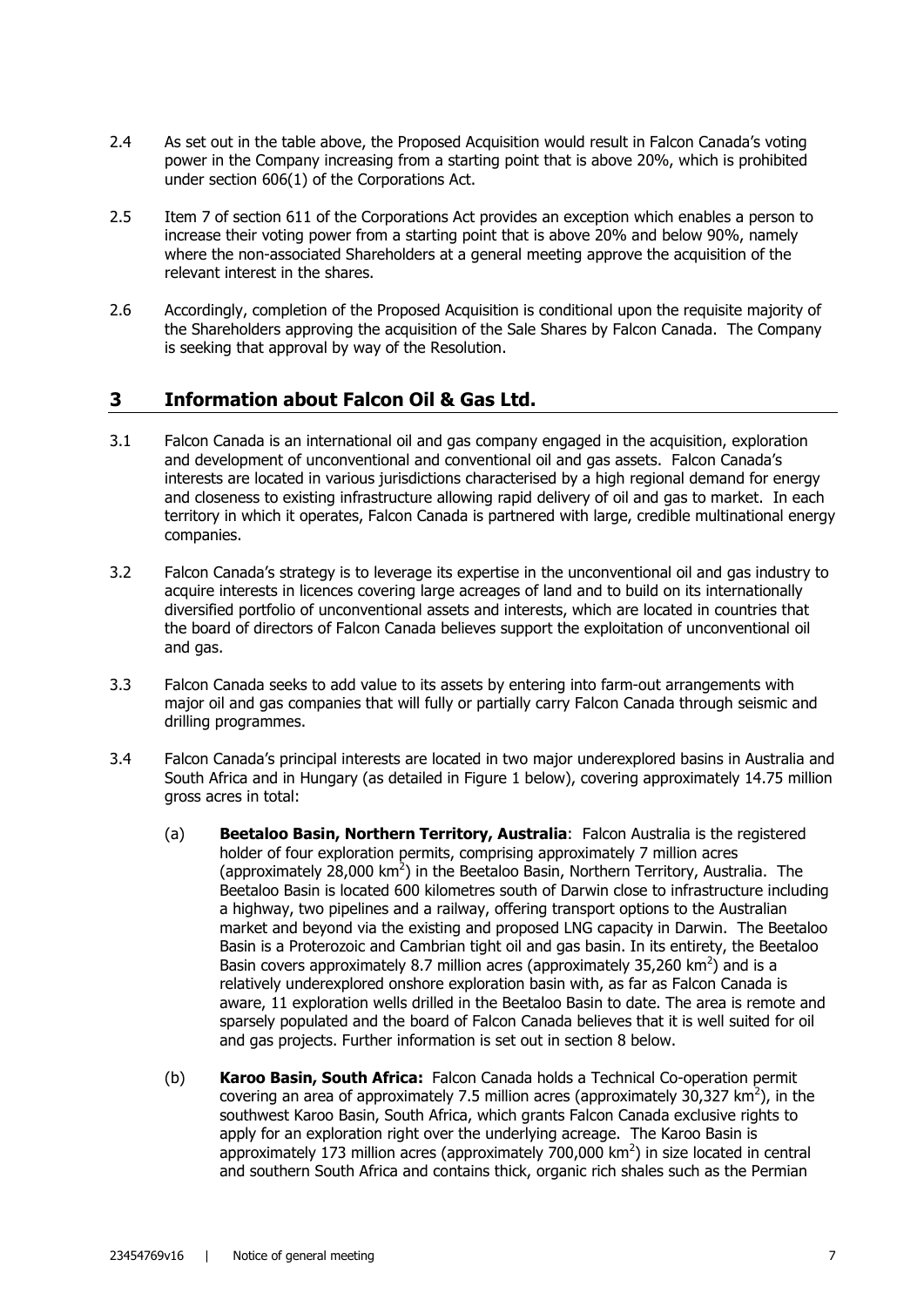Whitehill Formation. The Karoo describes a geological period lasting some 120 million years and the rocks laid down during that period of time, covering the late Paleozoic to early Mesozoic interval. These were deposited in a large regional basin and resulted in the build-up of extensive deposits.

(c) **Makó Trough, Hungary:** Falcon Canada has been active in the Makó Trough since 2005 when it acquired two exploration licences, the Makó and the Tisza exploration licences. Between 2005 and 2007, Falcon Canada pursued a work programme consisting of the acquisition of 1,100 km2 of 3D seismic data and a six-well drilling programme. Each of the six wells encountered thick sequences of hydrocarbon bearing rocks, and tests flowed hydrocarbons from each tested horizon. In 2007, Falcon Canada's subsidiary, TXM Oil and Gas Exploration Kft. (**TXM**), was awarded the 35-year Makó Production Licence which covers some of the acreage originally covered by the Makó and the Tisza exploration licences. In January 2013, TXM entered into a drilling well exploration program with Naftna Industrija Srbije JSC (**NIS**), a Serbian oil and gas company in which JSC Gazprom Neft holds a 56% stake. Drilling is expected to commence on the first well in mid-June 2013.



**Figure 1: Map of Falcon Canada's Offices and Assets**

- 3.5 Falcon Canada is incorporated in British Columbia, Canada and headquartered in Dublin, Ireland with a technical team based in Budapest, Hungary. Falcon Canada's shares are listed on the TSX Venture Exchange (symbol: FO.V); AIM, the market operated by the London Stock Exchange (symbol: FOG); and ESM, the market regulated by the Irish Stock Exchange (symbol: FAC).
- 3.6 The directors of Falcon Canada are:
	- (a) John Craven Chairman;
	- (b) Philip O'Quigley Director;
	- (c) Dr. György Szabó Director;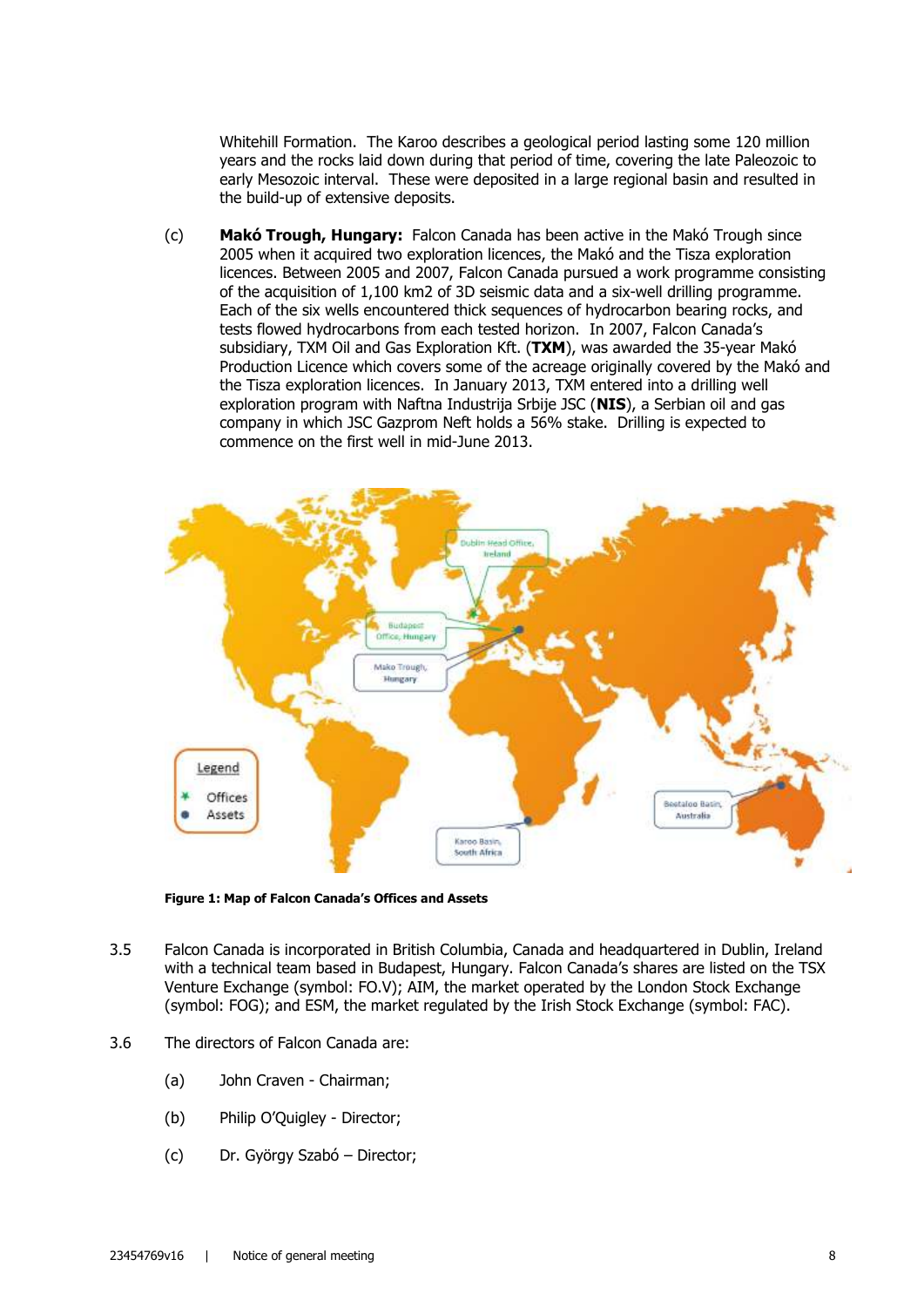- (d) Daryl H Gilbert Director;
- (e) Joachim Conrad Director;
- (f) Gregory Smith Director;
- (g) Igor Akhmerov Director; and
- (h) David Harris Director.

## **4 Falcon Canada's intentions following the Proposed Acquisition**

- 4.1 If the Resolution is passed and the Proposed Acquisition proceeds, Falcon Canada will hold 96.9% of the issued capital of Falcon Australia. On the basis that Falcon Canada holds greater than 90% of the issued capital of the Company, it has a right to compulsorily acquire the remaining 3.1% of Shares under Part 6A.2 of the Corporations Act (known as the 'general compulsory acquisition right'), which must be exercised within 6 months of the date that it becomes a 90% holder.
- 4.2 The board of Falcon Canada has resolved that should the Resolution be approved by Shareholders and the Proposed Acquisition completed, Falcon Canada will not exercise its right to compulsorily acquire the remaining 3.1% for cash equivalent. However, Falcon Canada reserves the right to make offers to acquire certain of the Shareholders shares in the future, including by private treaty, scheme of arrangement or takeover bid. There is no guarantee that Falcon Canada will make such offers. However, Falcon Canada has indicated to the Company that if it proceeds to make offers to non-associated Shareholders following the Proposed Acquisition, it would do so within three months of completion of the Proposed Acquisition, for consideration most likely comprised of fully paid ordinary shares in Falcon Canada, and with such consideration equal to or exceeding the purchase price for the Proposed Acquisition. For that purpose, the value of Falcon Australia's shares would be determined on the basis of CAD 0.20 per share in Falcon Canada and exchange rate parity of the AUD, CAD and USD.
- 4.3 Falcon Canada has confirmed to the Company that as at the date of this Notice of Meeting that:
	- (a) it has no intention to change the business of the Company;
	- (b) it has no intention regarding the future employment of the Company's employees but has confirmed that it will accept the resignation of Mr Oring as a Director on completion of the Proposed Acquisition; and
	- (c) it does not intend to redeploy any fixed assets of the Company.
- 4.4 The Company has certain funding obligations, including loan repayments (refer section 8.9) and minimum spend requirements (refer section 8.8). At the date of this Notice of Meeting the Company has not determined how it will satisfy those lending obligations.

#### **5 Independent Expert's Report**

5.1 BDO Corporate Finance (WA) Pty Ltd (**Independent Expert**) was commissioned to prepare an independent expert's report in relation to the Proposed Acquisition, which report is attached as Annexure A to this Explanatory Statement. The report identifies the advantages and disadvantages of the Proposed Acquisition and concludes that, in their opinion the advantages of the Proposed Acquisition outweigh the disadvantages. In particular, the Independent Expert's Report identifies the advantages and disadvantages set out below.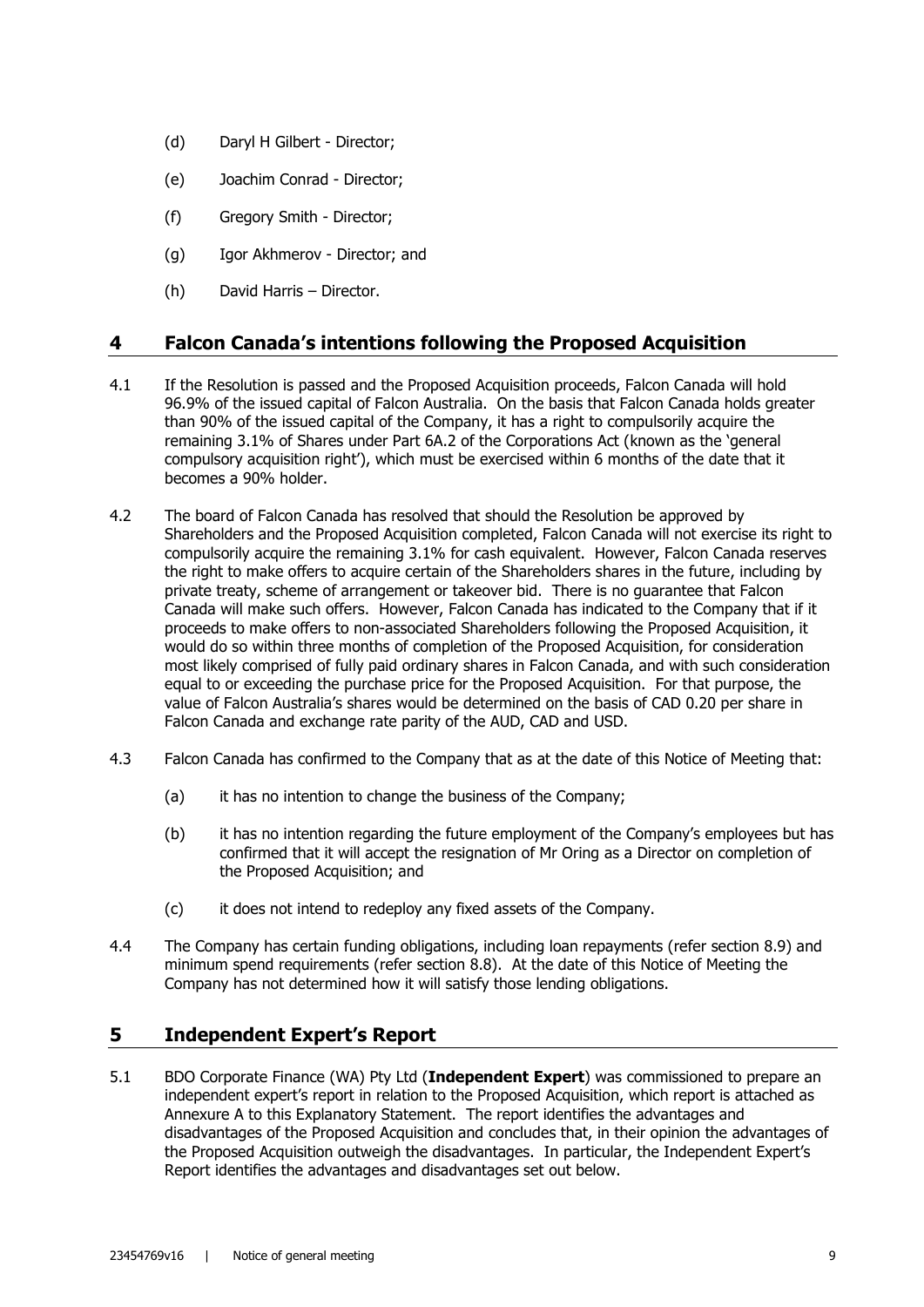#### Advantages of approving the Proposed Acquisition

- 5.2 The following advantages have been identified by the Independent Expert:
	- (a) Possible opportunity to become a shareholder in Falcon Canada.
	- (b) If Falcon Canada proceeds to make offers to Shareholders, such an offer would be equal to or exceeding the purchase price of the Proposed Acquisition.
	- (c) Possible continued exposure to Falcon Australia and its assets.
	- (d) Opportunity for exposure to TSX, AIM and ESM.

Disadvantages of approving the Proposed Acquisition

The following disadvantages have been identified by the Independent Expert:

- (e) Right of compulsory acquisition, however the Independent Expert notes that Falcon Canada has resolved not to exercise this right.
- (f) Increased control to Falcon Canada.
- (g) Reasonable and equal opportunity to participate in the Proposal benefits is not guaranteed.
- 5.3 The Directors support each of the advantages and disadvantages proposed by the Independent Expert and strongly recommend that you read that report in full.

#### **6 Governance arrangements for the Proposed Acquisition**

- 6.1 Given that Falcon Canada and Sweetpea Petroleum are the two major Shareholders, they each have Board representation.
- 6.2 As set out above, Falcon Canada is the largest Shareholder in the Company holding 72.7% of the issued capital. Accordingly, three out of six Directors of the Company are also directors of Falcon Canada - Messrs O'Quigley, Craven and Akhmerov.
- 6.3 Sweetpea Petroleum also has one representative on the Board of the Company Mr Oring. Mr Oring is a director of Sweetpea Petroleum and the Chief Executive Officer and President of PetroHunter Energy Corporation, Sweetpea Petroleum's ultimate parent company. If the Resolution is approved and the Proposed Acquisition proceeds, Mr Oring will resign as a director of the Company.
- 6.4 Given Falcon Canada's interest in the Company as its largest Shareholder and in the Proposed Acquisition, Falcon Canada has provided content for this Notice of Meeting and provided information to the Independent Expert to assist with the preparation of the Independent Expert's Report. However, to manage actual, potential or perceived conflicts of interest in relation to the Proposed Acquisition, the two Directors who are not associated with Falcon Canada or Sweetpea, Messrs Livesley and Carroll (respectively, the legal adviser and country manager of the Company) have formed a sub-committee of the Board (**Sub-Committee**). The role of the Sub-Committee is to approve dispatch of the Notice of Meeting and consider other potential issues of conflict in relation to the Proposed Acquisition, if any such conflict was to arise.
- 6.5 In particular, the Sub-Committee considered the position of each other Director and determined, given the disclosure of their interests in respect of the Proposed Acquisition, it was appropriate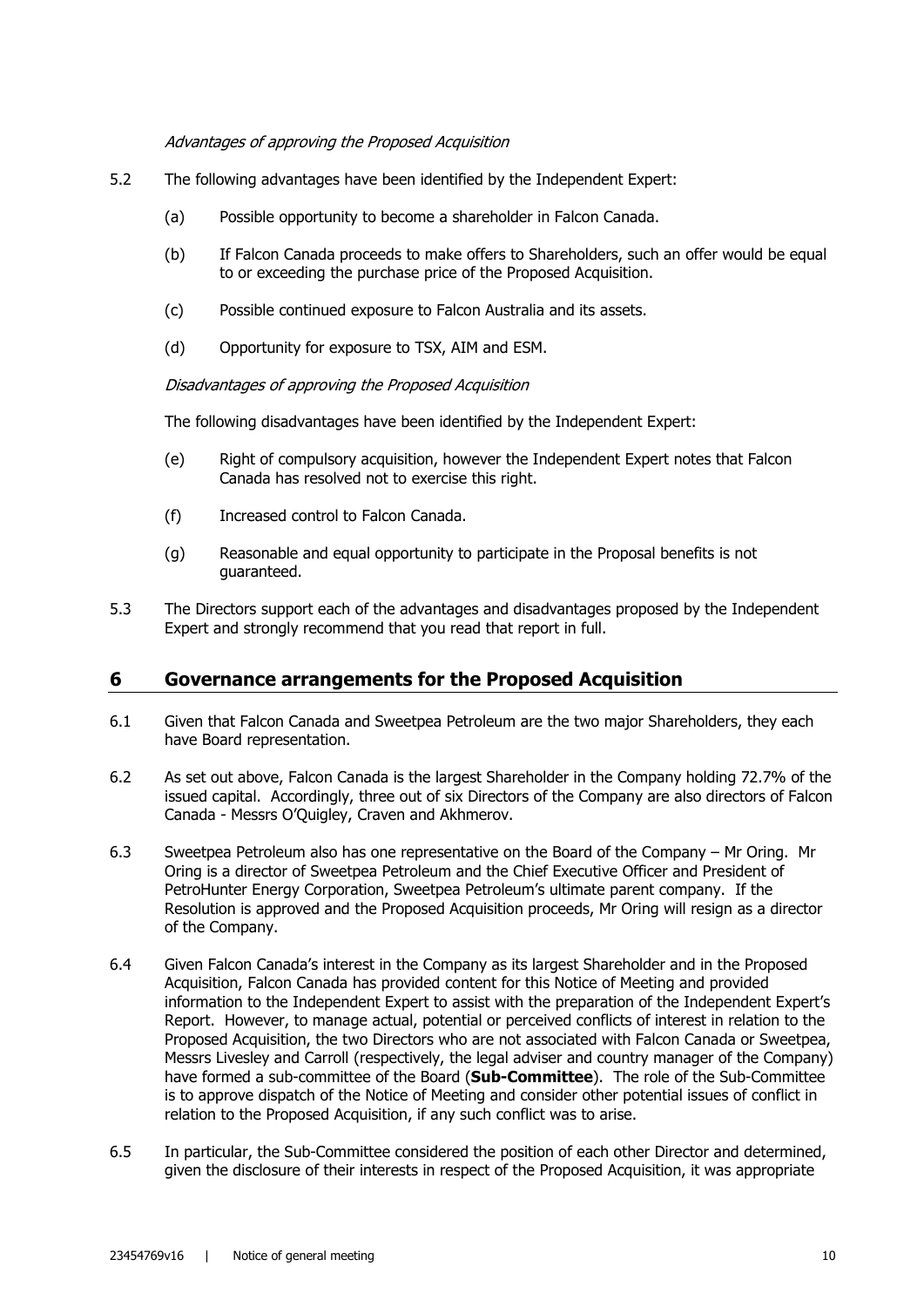that each Director express a recommendation in respect of how Shareholders vote at the General Meeting. The Directors' recommendations are set out in section 7 below.

## **7 Directors' recommendation**

- 7.1 Each of the Directors recommend that Shareholders vote in favour of the Resolution, for the reasons set out in this Explanatory Memorandum.
- 7.2 As set out in section 6 above, the Sub-Committee determined that each other Director who is also a director of Falcon Canada and Sweetpea Petroleum should be entitled to express a recommendation in respect of how Shareholders vote on the Resolution at the General Meeting provided that their respective interests in the Proposed Acquisition are clearly disclosed.
- 7.3 The Directors further note that none of Falcon Canada, Sweetpea Petroleum or any of their associates will vote on the Resolution.
- 7.4 As set out above in section 4.2, there is no guarantee that Falcon Canada will make offers to the non-associated Shareholders following completion of the Proposed Acquisition.

#### **8 Information about Falcon Australia**

- 8.1 As set out above in section 3.4, Falcon Australia is the registered owner of four exploration permits spanning 7,000,000 acres in the Beetaloo Basin, Northern Territory, Australia (**Beetaloo Permits**). The Beetaloo Basin is a Proterozoic and Cambrian tight oil and gas basin and is relatively unexplored (to the Company's knowledge, only 11 exploration wells have been drilled to date). For this reason, the Board believes that the Beetaloo Basin has shale oil, shale gas and basin centered gas accumulations potential.
- 8.2 The Beetaloo Basin is located 600 kilometres south of Darwin in the vicinity of infrastructure, including a highway, two pipelines and a railway, which offers transportation options through the existing and proposed LNG capacity in Darwin to the Australian market and beyond.

#### **Exploration Permits**

8.3 The following table summarises the Beetaloo Permits:

| <b>Assets</b>                                            | <b>Operator</b>          | <b>Status</b> | <b>Area</b><br>(km <sup>2</sup> ) | <b>Expiry</b>       |
|----------------------------------------------------------|--------------------------|---------------|-----------------------------------|---------------------|
| <b>Exploration Permit EP-76</b><br>(Beetaloo Basin, NT)  | Hess <sup>(ii)</sup>     | Exploration   | 4,976.3                           | 31 December<br>2013 |
| <b>Exploration Permit EP-98</b><br>(Beetaloo Basin, NT)  | Hess <sup>(i) (ii)</sup> | Exploration   | 11,412.1                          | 31 December<br>2013 |
| <b>Exploration Permit EP-99</b><br>(Beetaloo Basin, NT)  | Falcon<br>Australia      | Exploration   | 2,587.2                           | 31 December<br>2013 |
| <b>Exploration Permit EP-117</b><br>(Beetaloo Basin, NT) | Hess <sup>(ii)</sup>     | Exploration   | 9,218.3                           | 31 December<br>2013 |

#### **Notes:**

<sup>(i)</sup> Falcon Australia retains operatorship in the Shenandoah-1 well and approximately 405 km<sup>2</sup> (approximately 100,000 acres) land around the Shenandoah-1 well-bore in exploration permit EP-98.

 $^{(ii)}$  Falcon Australia entered into a joint venture with Hess Australia (Beetaloo) Pty Ltd. in 2011.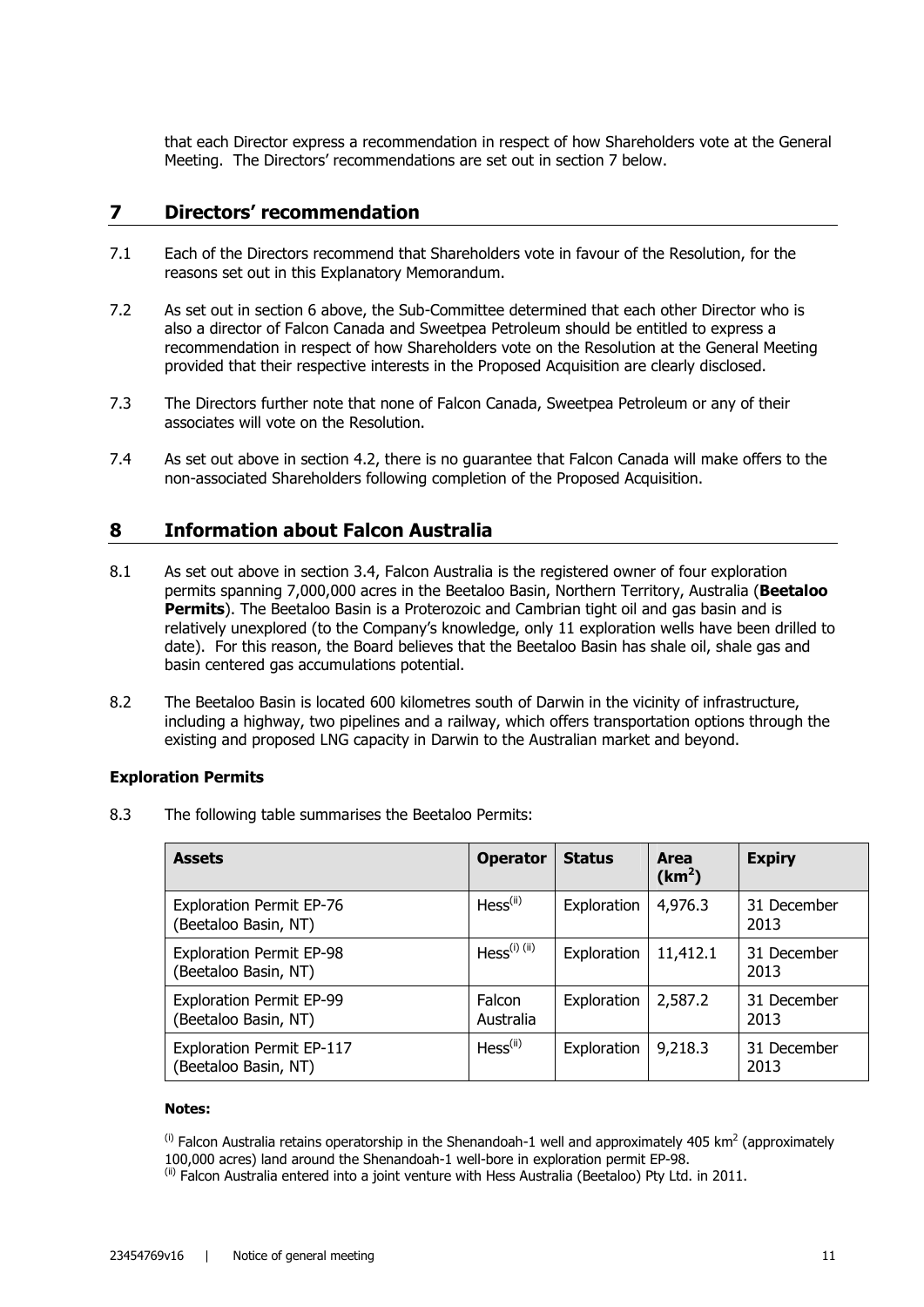#### **Joint Venture with Hess Australia (Beetaloo) Pty Ltd**

- 8.4 In April 2011, the Company entered into a joint venture with Hess Australia (Beetaloo) Pty Ltd (**Hess**), a wholly-owned subsidiary of Hess International, a leading global energy company.
- 8.5 Under the Evaluation and Participation Agreement, Hess paid \$17.5 million to the Company as a participation fee for the exclusive right to conduct operations for the exploration, drilling, development and production of hydrocarbons over an area made up of three of the four Beetaloo Permits (as set out in the table above) (**Hess Area of Interest**), excluding Exploration Permit EP-99 (which Falcon Australia operates) and an area within Exploration Permit EP-98 (the Shenandoah-1 well and approximately 100,000 acres of land around the well-bore).

#### **Current activities**

- 8.6 Hess has acquired 3,490 kilometres of seismic data at an estimated cost in excess of \$55 million since the signing of the Evaluation and Participation Agreement, which is currently being processed and interpreted.
- 8.7 Hess has the option to acquire a 62.5% working interest in the Hess Area of Interest (expiring on 30 June 2013), if it commits to drill and evaluate five exploration wells at its sole cost, one of which must be a horizontal well. Subject to proceeding to development phase, Hess has agreed to fund the first development well (the sixth well), up to USD 10 million. Following the evaluation of the exploration wells and the first development well, costs to drill further wells will be split 62.5% by Hess and 37.5% by Falcon Australia.
- 8.8 In accordance with the minimum work commitments for Exploration Permit EP-99, Falcon Australia must spend \$1.6 million by 31 December 2013 in collecting 2D seismic data on the underlying acerage within Exploration Permit EP-99. Falcon Australia intends to meet this commitment either through a farm-out arrangement or through its own resources.
- 8.9 In May 2012, Falcon Canada advanced a USD 12.5 million loan facility to the Company with a 13 month term ending on 14 June 2013 at an interest rate of Libor plus 2% up to a maximum of 7% (**Facility**) to fund acquisition and exploration activities. Falcon Canada agreed to extend the term of the Facility to 30 September 2013. The Company may consider conducting an equity raising in order to repay the Facility, or it may seek to obtain a further extension of the term.

## **9 Information about Sweetpea Petroleum**

- 9.1 Sweetpea Petroleum is a wholly-owned subsidiary of PetroHunter Energy Corporation (**PetroHunter**) and previously held 100% of the Company's Beetaloo Permits.
- 9.2 On 30 September 2008, the Company and Falcon Canada completed the acquisition of a 50% working interest in the Beetaloo Permits in accordance with the terms of a purchase and sale agreement with PetroHunter and Sweetpea Petroleum. In June 2009, the Company completed the acquisition of an additional 25% working interest in the Beetaloo Permits, at which time the Company became the operator of the project.
- 9.3 In December 2009, pursuant to a further transaction, the Company, Falcon Canada, Sweetpea Petroleum and PetroHunter entered into an agreement under the terms of which the Company issued Sweetpea Petroleum the Sale Shares as consideration for its remaining 25% working interest in the exploration permits. The Company also issued Falcon Canada with 149,999,999 Shares in consideration for the conversion of a portion of the Company's debt payable to Falcon Canada, which equated to the approximate acquisition cost for the 75% working interest in the permits.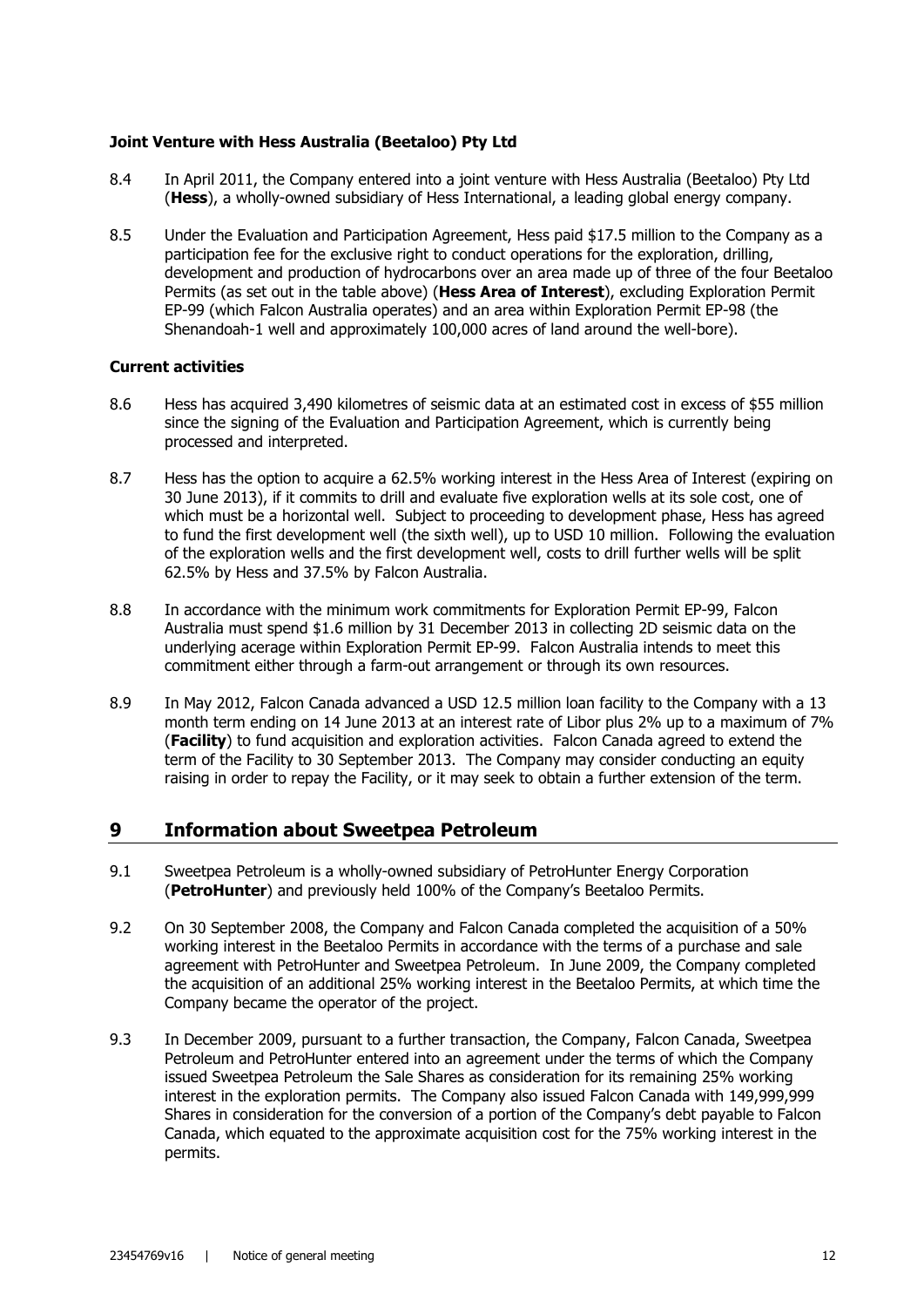# **10 Other important information**

10.1 The Corporations Act and ASIC Regulatory Guide 74 set out additional information to be provided to Shareholders when seeking approval under item 7 of section 611 Corporations Act, to assist Shareholders in assessing the merits of the proposal. This information is set out in the table below (to the extent that it is not otherwise included in this Explanatory Memorandum).

|                | <b>Notice requirements</b>                                                                   | <b>Details</b>                                                                                                                                                                                                                                                                                                                                                                                                                                                                                                                                                                                                                                                                                                                                                                                                                                                                                                                                                                                                                            |
|----------------|----------------------------------------------------------------------------------------------|-------------------------------------------------------------------------------------------------------------------------------------------------------------------------------------------------------------------------------------------------------------------------------------------------------------------------------------------------------------------------------------------------------------------------------------------------------------------------------------------------------------------------------------------------------------------------------------------------------------------------------------------------------------------------------------------------------------------------------------------------------------------------------------------------------------------------------------------------------------------------------------------------------------------------------------------------------------------------------------------------------------------------------------------|
| 1              | Reasons for the Proposed Acquisition                                                         | Sweetpea Petroleum is a willing seller of its interest<br>in the Company and Falcon Canada as the majority<br>Shareholder of and lender to the Company is a<br>logical buyer.                                                                                                                                                                                                                                                                                                                                                                                                                                                                                                                                                                                                                                                                                                                                                                                                                                                             |
|                |                                                                                              | The Company understands that in considering the<br>acquisition of Sweetpea Petroleum's interest,<br>Falcon Canada considered the possibility of making<br>a takeover bid for all the shares in the Company<br>that it does not currently own. The Company is<br>instructed that Falcon Canada decided not to make<br>such a bid on the basis of the extended timetable<br>for such a transaction and the likely expense (on<br>account of compliance with Australia laws).                                                                                                                                                                                                                                                                                                                                                                                                                                                                                                                                                                |
| $\overline{2}$ | When will Proposed Acquisition occur?                                                        | If the Resolution is approved by Shareholders on<br>10 July 2013, then completion of the Proposed<br>Acquisition will occur within three to five Business<br>Days in accordance with Share Sale Agreement.                                                                                                                                                                                                                                                                                                                                                                                                                                                                                                                                                                                                                                                                                                                                                                                                                                |
| 3              | The material terms of the Proposed<br>Acquisition                                            | Refer to section 2.3                                                                                                                                                                                                                                                                                                                                                                                                                                                                                                                                                                                                                                                                                                                                                                                                                                                                                                                                                                                                                      |
| $\overline{4}$ | What are the consequences of the<br>Resolution being voted down?                             | If the Resolution to approve the Proposed<br>Acquisition is not passed, the sale will not proceed<br>and Sweetpea Petroleum will maintain its interest<br>in the Company.<br>Under the Corporations Act, Sweetpea Petroleum<br>would be able to sell shares in the Company<br>representing no more than 20% of the voting<br>power of the Company to a non-associated party.<br>Similarly, Falcon Canada is able to acquire a<br>relevant interest in shares representing 3% of the<br>voting power in the Company over a six month<br>period (known as the 'creep rule'). Neither party<br>has expressed any intention in that regard in the<br>event that the resolution is not approved.<br>If the Resolution is not passed, Falcon Canada may<br>consider proposing that the Company conduct an<br>equity raising in order to repay the Facility and to<br>fund acquisition and exploration activities,<br>specifically in relation to the capital expenditure<br>requirement on Exploration Permit EP-99 (refer<br>section 8 above). |
| 5              | The terms of any other relevant agreement<br>between Falcon Canada and Sweetpea<br>Petroleum | Refer to section 9 above.                                                                                                                                                                                                                                                                                                                                                                                                                                                                                                                                                                                                                                                                                                                                                                                                                                                                                                                                                                                                                 |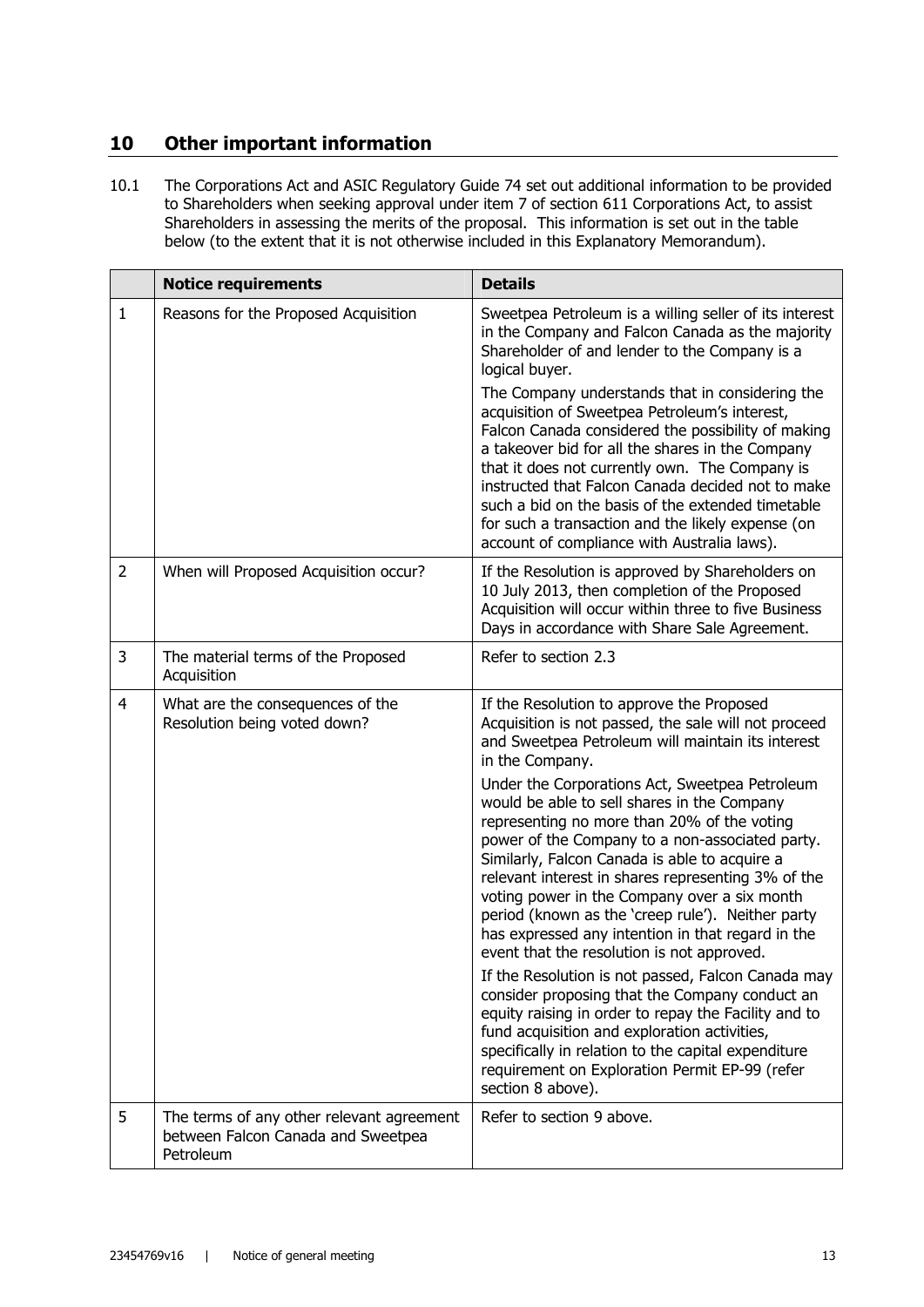|                | <b>Notice requirements</b>                                                                                                                                     | <b>Details</b>                                                                                                                                                                                                                                                                                                                                                                                                                                                                                                                                                                                                                                                                                                                                                                                                                                                                                                                                                                                                                                                                                                                                                                                                                                                                                                                                                                        |
|----------------|----------------------------------------------------------------------------------------------------------------------------------------------------------------|---------------------------------------------------------------------------------------------------------------------------------------------------------------------------------------------------------------------------------------------------------------------------------------------------------------------------------------------------------------------------------------------------------------------------------------------------------------------------------------------------------------------------------------------------------------------------------------------------------------------------------------------------------------------------------------------------------------------------------------------------------------------------------------------------------------------------------------------------------------------------------------------------------------------------------------------------------------------------------------------------------------------------------------------------------------------------------------------------------------------------------------------------------------------------------------------------------------------------------------------------------------------------------------------------------------------------------------------------------------------------------------|
| 6              | What are Falcon Canada's intentions in<br>relation to the Company?                                                                                             | Refer to section 4 above.                                                                                                                                                                                                                                                                                                                                                                                                                                                                                                                                                                                                                                                                                                                                                                                                                                                                                                                                                                                                                                                                                                                                                                                                                                                                                                                                                             |
| $\overline{7}$ | Are there any other risks that Shareholders<br>should be aware of if they chose to vote in<br>favour of the Resolution to approve the<br>Proposed Acquisition? | As set out in section 4.2, by voting in favour of the<br>Resolution Shareholders should be aware that<br>notwithstanding Falcon Canada's current intention,<br>there is no guarantee that they will be offered<br>shares in Falcon Canada following completion of<br>the Proposed Acquisition, in which case they will<br>continue hold a minority stake in Falcon Australia.                                                                                                                                                                                                                                                                                                                                                                                                                                                                                                                                                                                                                                                                                                                                                                                                                                                                                                                                                                                                         |
| 8              | What are the interests of the Directors in<br>the Resolution?                                                                                                  | Other than as disclosed in section 6 of this<br>Explanatory Memorandum, none of the Directors<br>have any interest in the outcome of the Resolution.<br>Refer to section 6 above.                                                                                                                                                                                                                                                                                                                                                                                                                                                                                                                                                                                                                                                                                                                                                                                                                                                                                                                                                                                                                                                                                                                                                                                                     |
| 9              | What was the Q&A document which<br>appeared on Falcon Australia's website on<br>30 May 2013?                                                                   | Falcon Australia issued a document containing<br>questions and answers regarding the Proposed<br>Acquisition and Falcon Canada's intentions if the<br>Resolution was approved, which appeared on<br>Falcon Australia's website on 30 May 2013.<br>The Q&A document stated that Falcon Canada<br>intended to make offers to all non-associated<br>Shareholders following completion of the Proposed<br>Acquisition and set out the terms of such offers.<br>However, following receipt of legal advice from<br>Australian counsel regarding the statements<br>contained in the Q&A document, Falcon Canada<br>procured that the document be removed from<br>Falcon Australia's website on 31 May 2013.<br>Falcon Australia reiterates that Falcon Canada's<br>intentions following the Proposed Acquisition are<br>clearly set out in section 4.2 of the Explanatory<br>Memorandum and to the extent that non-<br>associated Shareholders reviewed the Q&A<br>document, they should not rely on the statements<br>made in that document in assessing whether to<br>vote in favour of the Resolution.<br>The Directors of Falcon Australia encourage<br>Shareholders to carefully review the information<br>contained in this Notice of Meeting and<br>Explanatory Memorandum, together with the<br>Independent Expert's Report in assessing the<br>merits of the Proposed Acquisition. |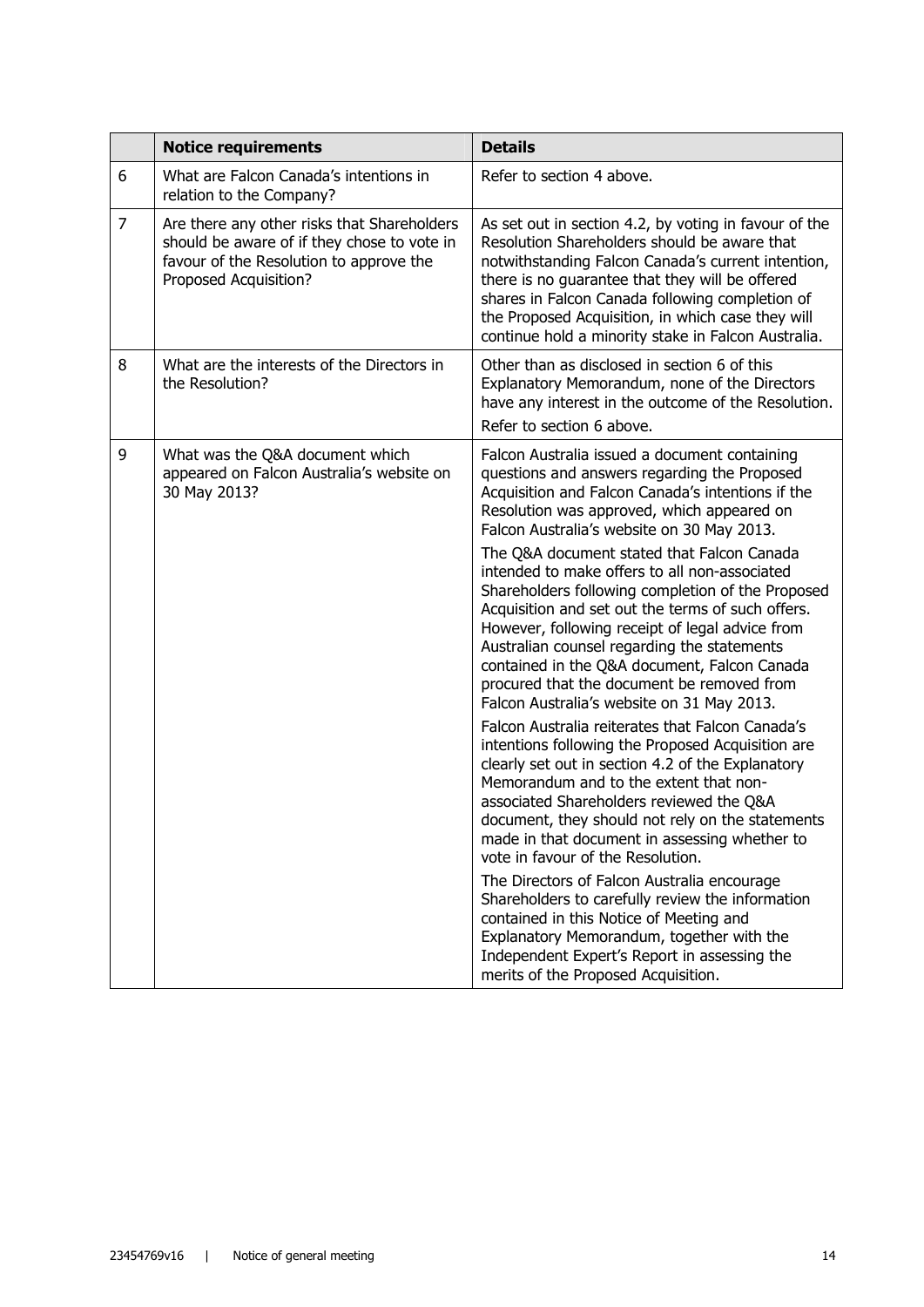# **11 Glossary of terms**

In the attached Notice of Meeting and Explanatory Memorandum the following words and expressions have the following meanings:

| <b>Term</b>                        | <b>Definition</b>                                                                                                                                |
|------------------------------------|--------------------------------------------------------------------------------------------------------------------------------------------------|
| <b>ASIC</b>                        | means the Australian Securities and Investments<br>Commission.                                                                                   |
| <b>AUD</b>                         | means Australian dollars.                                                                                                                        |
| <b>Business Day</b>                | means a day that is not a Saturday, Sunday or public<br>holiday in Brisbane, Queensland.                                                         |
| <b>CAD</b>                         | means Canadian dollars.                                                                                                                          |
| <b>Company or Falcon Australia</b> | means Falcon Oil & Gas Australia Limited<br>ACN 132 857 008                                                                                      |
| <b>Corporations Act</b>            | means the Corporations Act 2001 (Cth).                                                                                                           |
| <b>Directors</b>                   | means the directors of the Company from time to time.                                                                                            |
| <b>Explanatory Memorandum</b>      | means this Explanatory Memorandum.                                                                                                               |
| <b>Falcon Canada</b>               | means Falcon Oil & Gas Ltd. a company incorporated in<br>British Colombia, Canada.                                                               |
| <b>Independent Expert's Report</b> | means the independent expert's report prepared by BDO<br>Corporate Finance (WA) Pty Ltd attached as Annexure A<br>to the Explanatory Memorandum. |
| <b>Notice of Meeting</b>           | means the notice of general meeting which accompanies<br>this Explanatory Memorandum.                                                            |
| <b>Resolution</b>                  | means the resolution set out in the Notice of Meeting to<br>be considered and voted on by Shareholders.                                          |
| <b>Shares</b>                      | means a fully paid ordinary share in the capital of the<br>Company.                                                                              |
| <b>Shareholders</b>                | means the holders of the Shares in the Company from<br>time to time.                                                                             |
| <b>Share Sale Agreement</b>        | means the Share Sale Agreement between Sweetpea<br>Petroleum Pty Ltd and Falcon Oil & Gas Ltd.                                                   |
| <b>Sweetpea Petroleum</b>          | means Sweetpea Petroleum Pty Ltd ACN 074 750 879                                                                                                 |
| <b>USD</b>                         | means U.S. dollars.                                                                                                                              |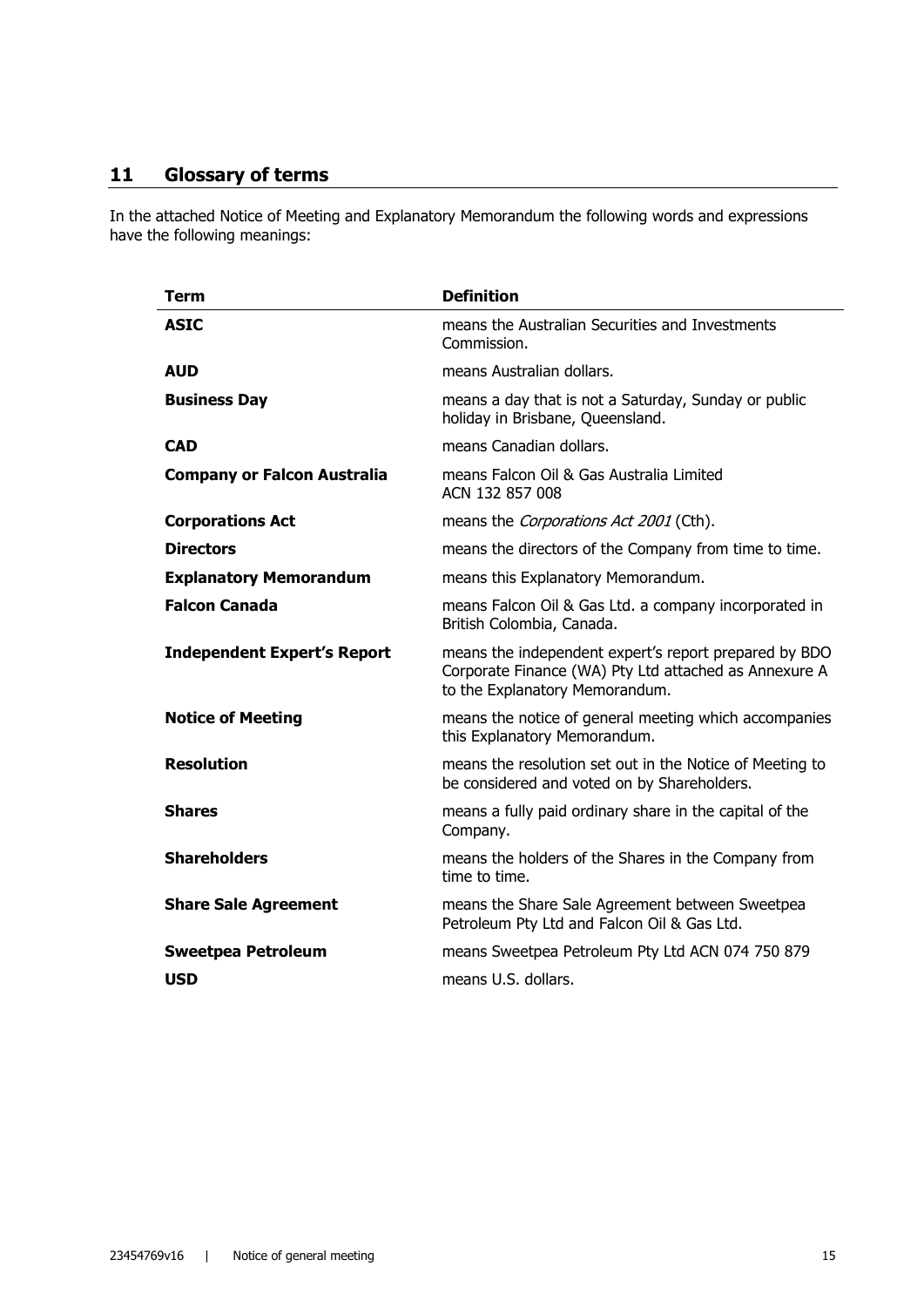# Falcon Oil & Gas Australia Limited ACN 132 857 008

# **Proxy form**

#### **Section 1: Name and address of member**

# **Full name Address**

# **Section 2: Appointment of proxy**

I, being a member of the Company and entitled to attend and vote appoint

the Chairman of the meeting **(mark with an 'X') OR** 

Write here the full name of the person or body corporate you are appointing if this person **is someone other than** the Chairman of the meeting.

or failing the person or body corporate named, or if no person or body corporate is named, the Chairman of the meeting, as my proxy to attend, to vote in accordance with the following directions (or if no directions have been given, as the proxy sees fit), and to act generally on my behalf, at the general meeting of the Company to be held at:

| Location    | McCullough Robertson Lawyers, Level 16, 55 Hunter Street, Sydney NSW 2000 |
|-------------|---------------------------------------------------------------------------|
| <b>Date</b> | 10 July 2013                                                              |
| <b>Time</b> | 11:00am                                                                   |

and at any adjournment of that meeting.

## **Section 3: Voting instructions**

Voting directions to proxy − please mark ⊠ to indicate your directions. **For Against Abstain\* Discretion** 

Resolution – Approval of Proposed Acquisition for the purposes of item 7 of section 611 of the Corporations Act 2001 (Cth)

\*If you mark the Abstain box for a particular item, you are directing your proxy **not** to vote on your behalf on a show of hands or on a poll and your votes will not be counted in computing the required majority on a poll.

#### **If you do not wish to direct the Chairman as your proxy to vote, please place a mark in this box.**

By marking this box you acknowledge that the Chairman may exercise your proxy even if he or she has an interest in the outcome of the resolution, and that votes cast by him or her, other than as proxy holder, would be disregarded because of that interest.

The Chairman intends to vote all undirected proxies in favour of the resolutions being passed.

# **Section 4: Signing by member**

This section **must** be signed in accordance with the instructions overleaf to enable your directions to be implemented.

**Individual or Member 1 Member 2** (if joint holding) **Member 3** (if joint holding)

| <b>Member 3</b> (if joint holding) |
|------------------------------------|
|                                    |
|                                    |

 $\Box$ 

 $\Box$ 

**Sole Director and Sole Secretary Director/Company Secretary**

(delete one)

Please provide the information below in case we need to contact you.

**Contact name between the contact day time telephone between**  $\overline{\phantom{a}}$  **Date** 

**/ /**

**Director**

П

 $\Box$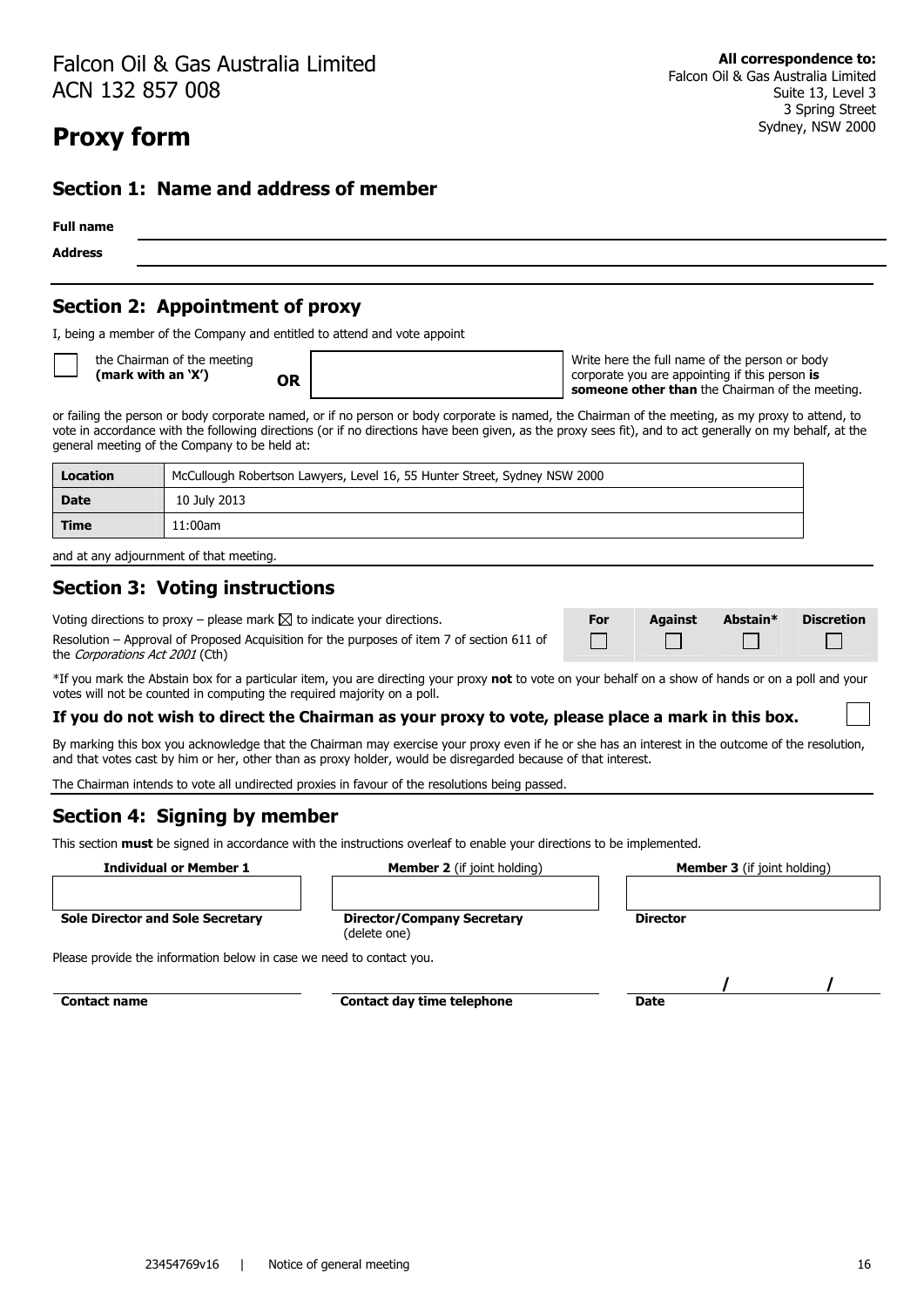### **Section 1: Name and address of member**

1 Insert your name and address. If it is a joint holding, insert details of all holders.

## **Section 2: Appointment of proxy**

- 2 If you wish to appoint the Chairman of the meeting as your proxy, mark the box. If the person or body corporate you wish to appoint as your proxy is someone other than the Chairman of the meeting, write the full name of that person or body corporate in the space provided. A proxy may be an individual or a body corporate. If you leave this section blank or your named proxy does not attend the Meeting, the Chairman of the meeting will be your proxy. A proxy need not be a member of the Company.
- 3 If you are entitled to cast two or more votes at the general meeting, you are entitled to appoint two persons as proxies to attend the meeting and vote on a poll. If you wish to appoint a second proxy, an additional proxy form may be obtained by telephoning the Company. Alternatively you may copy this form.
- 4 To appoint a second proxy:
	- (a) on each of the first proxy form and second proxy form state the percentage of your voting rights or number of securities applicable to that form (if the appointments do not specify the percentage or number of votes that each proxy may exercise, each proxy may exercise one half of your votes, and fractions of votes will be disregarded); and
	- (b) return both forms in the same envelope.

#### **Section 3: Voting instructions**

5 You may direct your proxy how to vote on an item of business by placing a mark in one of the three boxes opposite that item of business. All of your securities will be voted in accordance with your direction unless you indicate a proportion of voting rights on any item by inserting the percentage or number of securities you wish to vote in the appropriate box or boxes. If you do not mark any of the boxes on a given item, your proxy may decide whether or how to vote on that item. If you mark more than one box on an item, your vote on that item will be invalid.

#### **Section 4: Signing by member**

| <b>Individual</b>        | Where the holding is in one name, the member must sign.                                                                                                                                                                                          |
|--------------------------|--------------------------------------------------------------------------------------------------------------------------------------------------------------------------------------------------------------------------------------------------|
| Joint holding            | Where the holding is in more than one name, all of the members must<br>sign.                                                                                                                                                                     |
| <b>Power of Attorney</b> | To sign under power of attorney, either the power of attorney must<br>have already been lodged with the Company's share registry for<br>notation or the original (or a certified copy) of the power of attorney<br>must accompany this document. |

6 You must sign this form as follows in the spaces provided: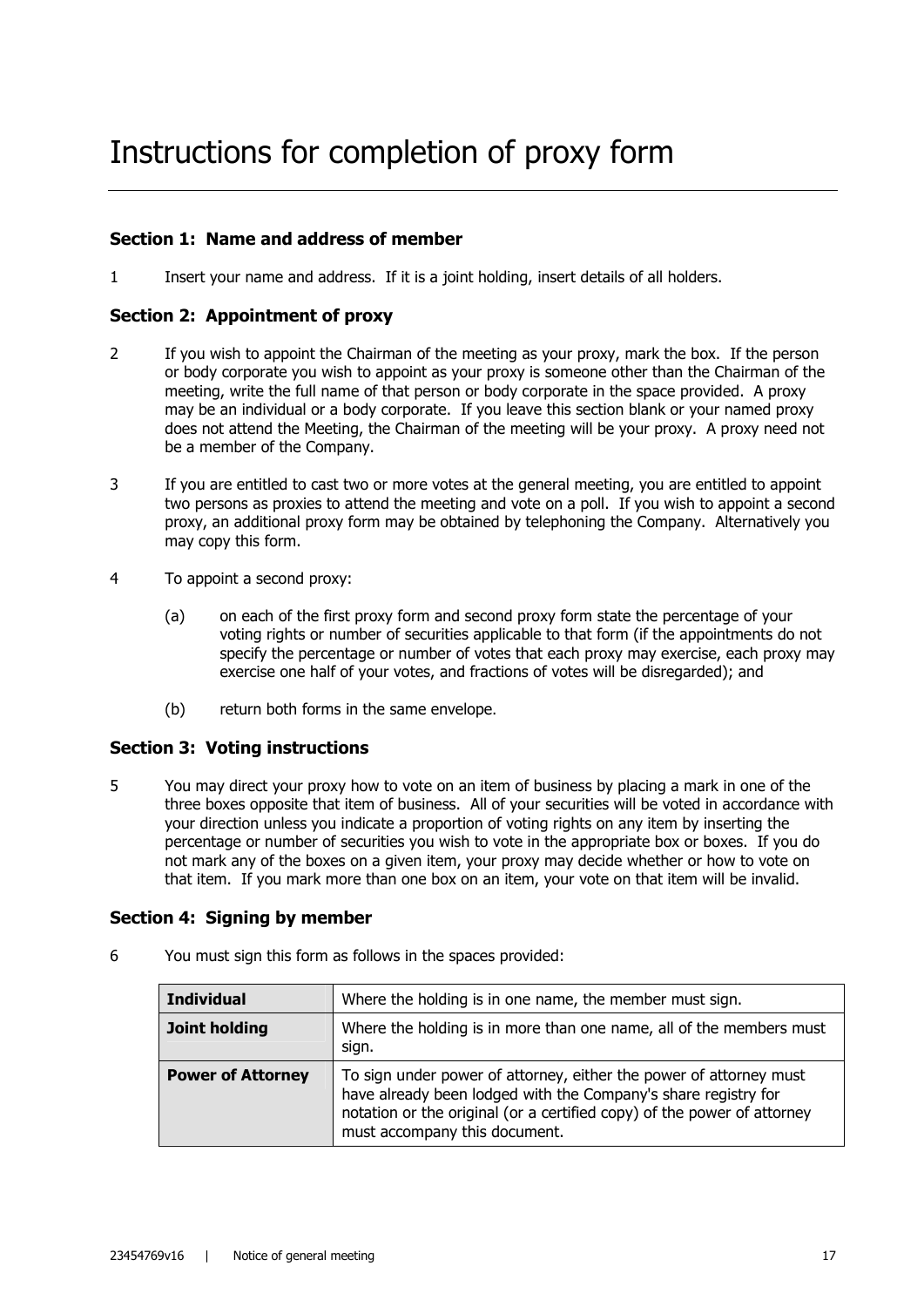| <b>Companies</b> | In the following cases, subject to the Company's constitution, the<br>following person must sign: |                                                                                                                                 |
|------------------|---------------------------------------------------------------------------------------------------|---------------------------------------------------------------------------------------------------------------------------------|
|                  | (a)                                                                                               | <b>Australian proprietary company</b> with a sole director who<br>is also the sole company secretary $-$ that person must sign; |
|                  | (b)                                                                                               | Australian proprietary company with a sole director and<br>no company secretary $-$ that person must sign;                      |
|                  | (c)                                                                                               | other Australian companies $-$ two directors, or one director<br>and one company secretary must sign; and                       |
|                  | (d)                                                                                               | <b>foreign company</b> $-$ in accordance with the laws of the<br>jurisdiction of incorporation and constituent documents.       |

#### **Corporate representatives**

7 If a representative of the corporation is to attend the meeting the appropriate 'Certificate of Appointment of Corporate Representative' should be produced prior to admission in accordance with the notice of meeting. A form of the certificate may be obtained from the Company's registry.

## **Section 5: Lodging of proxy**

8 This proxy form (and the original or a certified copy of any power of attorney under which it is signed) must be received by the Company not later than close of business on the date set out below, by mail, hand delivery, or facsimile.

| Last time and date for lodgement* | 11:00am on Monday, 8 July 2013                                                    |
|-----------------------------------|-----------------------------------------------------------------------------------|
| By mail                           | Suite 13 Level 3, 3 Spring Street Sydney, NSW 2000<br>Attention: Stephen Peterson |
| <b>By delivery</b>                | Suite 13 Level 3, 3 Spring Street Sydney, NSW 2000<br>Attention: Stephen Peterson |
| <b>By facsimile</b>               | +61 2 8249 4001<br>Attention: Stephen Peterson                                    |

\* Any proxy form received after that time will not be valid.